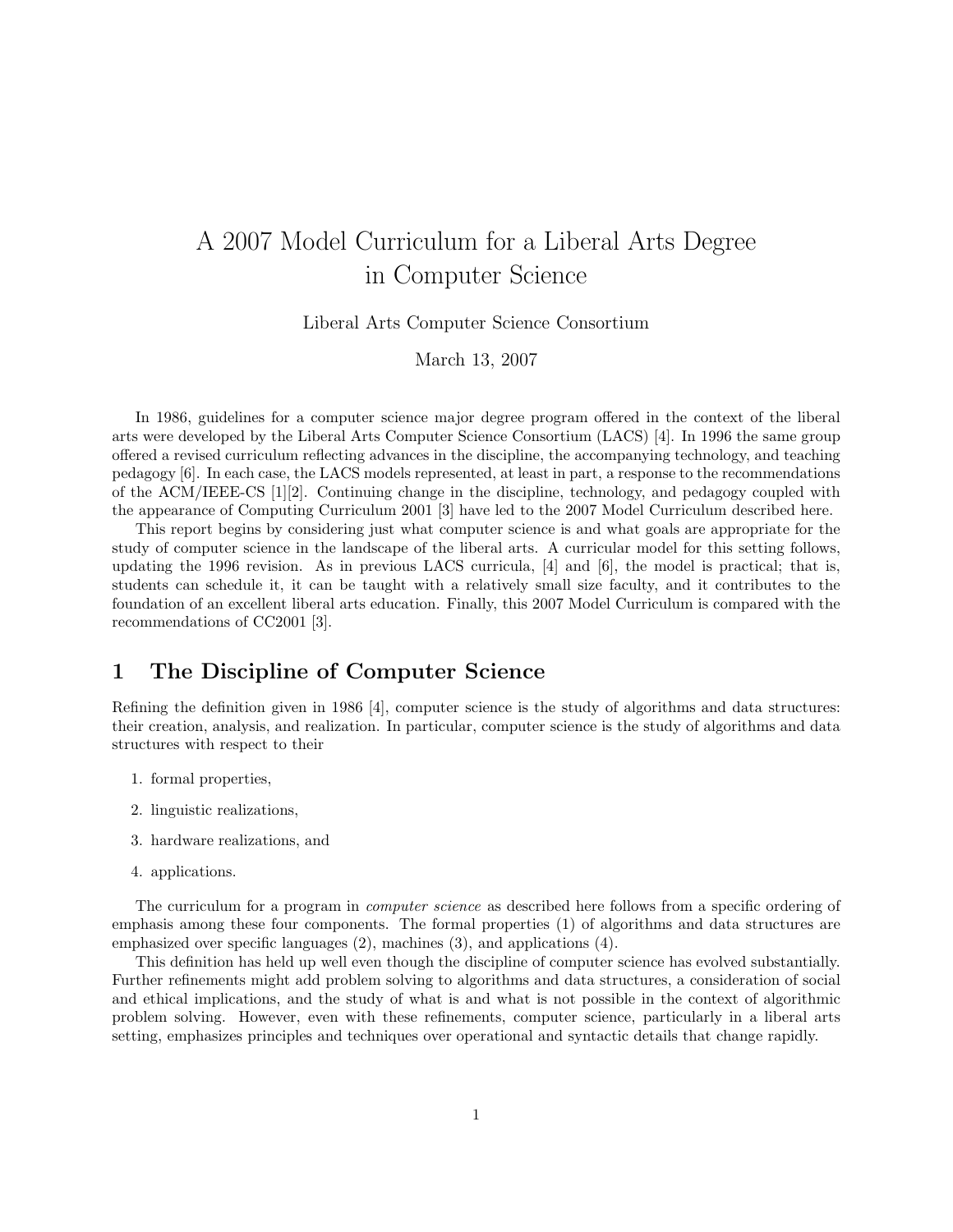# 2 The Liberal Arts Landscape

Liberal arts programs in computer science generally emphasize multiple perspectives of problem solving (from computer science and other disciplines), theoretical results and their applications, breadth of study, and skills in communication. In addition to the material content of computer science, the algorithmic approach is a very general and powerful method of organizing, synthesizing, and analyzing information. Three general-purpose capabilities that are among those fundamental to a liberal arts education are the ability to organize and synthesize ideas, the ability to reason in a logical manner and solve problems, and the ability to communicate ideas to others. The design, expression, and analysis of algorithms and data structures utilizes and contributes significantly to the development of all three capabilities.

Rather than consider undergraduate programs as professional degrees, liberal arts programs embrace the premise that graduates working in areas related to their majors will find that their careers develop in unexpected ways – often involving new areas of knowledge and application. Further, many are likely to change professions multiple times over their working lives. Liberal arts programs de-emphasize specific technical details, with the understanding that the half-life of such technical knowledge is now estimated at only about 2.5 years [7]. This environment leads to a balance of courses perhaps quite different from other types of programs. A typical liberal arts curriculum in computer science consists of:

- Computer science courses: about 30%
- Mathematics courses: about  $10\%$
- Other science courses:  $5 10\%$
- Non-science (e.g., humanities, social science) courses:  $50 55\%$

Overall, a computer science program in a liberal arts setting typically requires about 40% of a student's undergraduate program (including math). While this balance places limits on the number of computer science courses (e.g., only 8 - 12 required 4-credit courses for the major), core topics can be covered well, and students have considerable contact with non-science courses that promote breadth, communication, teamwork, and multiple perspectives. Computing courses themselves often integrate views of mathematics, science, and engineering (as described in CC1991 [2]). Together, such breadth integrates in a fundamental way several qualities that have emerged as essential for computing professionals: effectiveness of writing and speaking, group interaction, and understanding client perspectives.

# 3 Computer Science Programs in the Liberal Arts

This perspective on the discipline and the educational environment leads to the following goals for an undergraduate program in computer science taught in a liberal arts setting.

- To enable understanding the capabilities, limitations, and ramifications (technical, ethical, and social) of computing, the state of the art, and current research and development in computer science and related areas;
- To develop an ability to understand and analyze end user needs, master the techniques of creating and applying algorithms and data structures, and analyze their viability, correctness, and efficiency utilizing analytical methods and appropriate theoretical results;
- To become effective at working individually and in teams, building on the work of others, and to be able to communicate technical information with both experts and non-experts;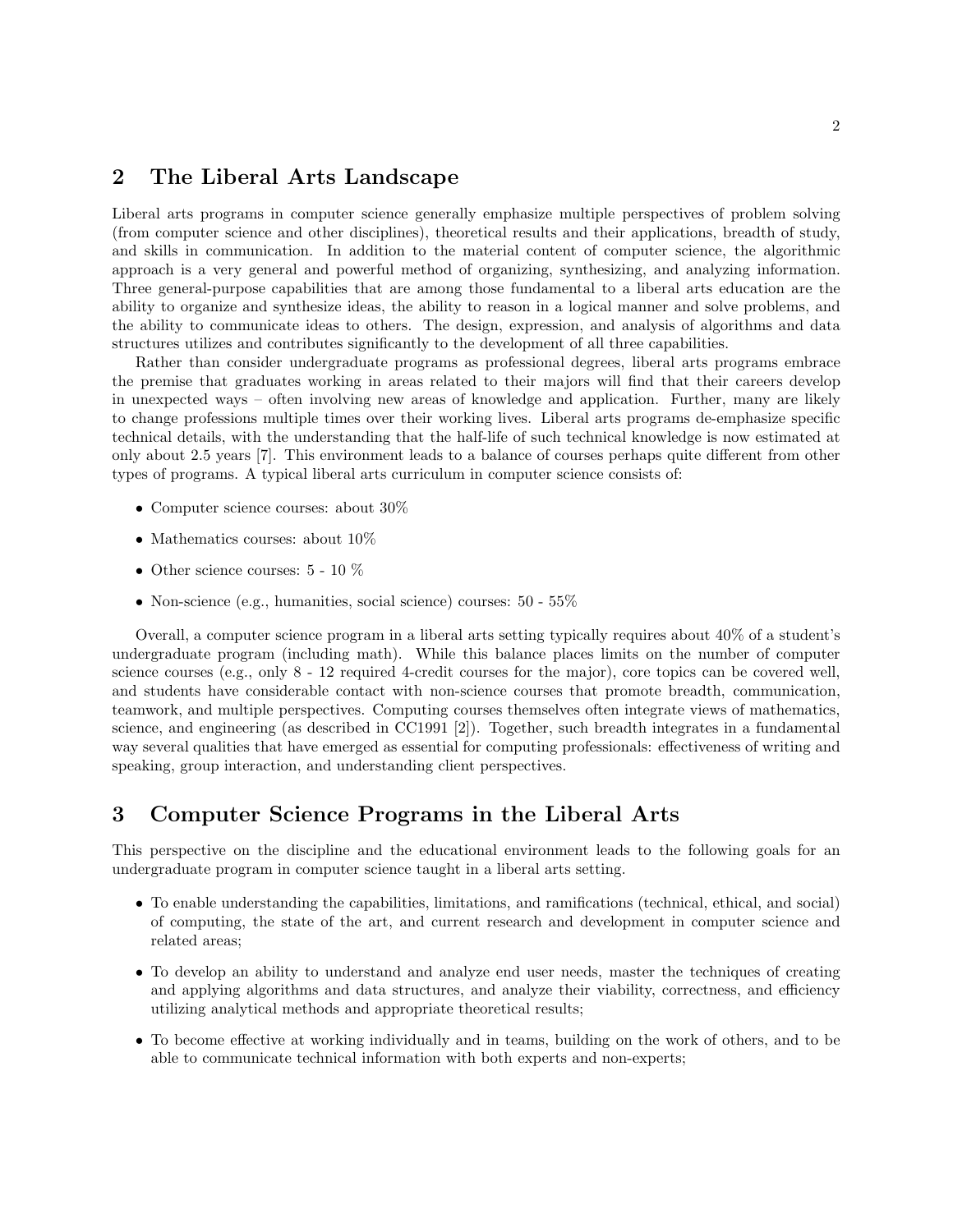- To prepare for adapting to changes in hardware and/or software technologies, and new and changing application areas through a firm grasp of fundamental principles and to develop an appreciation of the need for life-long learning;
- To appreciate both the demands and range of opportunities of the computing profession and provide for and encourage creative contribution to the art.

In particular, students in the type of program described here should:

- Understand multiple views of problem solving (e.g., 2 or 3 of imperative, object-oriented, functional);
- Have experience applying theoretical results to solving practical problems;
- Be able to apply critical thinking and problem solving skills across disciplines;
- Have experience with at least one large, team-based project or research project;
- Understand non-scientific perspectives and have sufficient background to be able to communicate effectively with people with those perspectives.
- Recognize the importance of social and ethical issues in computing.

# 4 Overview of the 2007 Model Curriculum

As in previous versions of the Model Curriculum, our goal has been to design a rigorous program requiring no more than 9 courses in computer science accompanied by 3 courses in mathematics. This 12-course package represents about the right size for a degree program within the liberal arts. The curriculum must reflect current disciplinary content, appropriate liberal arts themes, modern pedagogy, and realistic staffing levels.

The 2007 Model Curriculum springs from three major motivations:

- 1. Changes in emphasis between Computing Curricula 1991 and Computing Curricula 2001;
- 2. A renewed commitment to the inclusion of multiple paradigms for problem solving within the curriculum; and
- 3. The need to update content details from the previous 1996 Revised Model Curriculum [6].

The new curriculum has a structure not unlike that of previous versions – that is, three basic courses in computer science followed by a set of 4 courses capturing what is the essence or core of the discipline, followed by 3 electives made up of advanced courses for depth and applications courses for breadth, accompanied or followed by a culminating project or thesis. As before, the curriculum requires 3 courses in mathematical foundations.

The most obvious change in this 2007 Model Curriculum is the introduction of a new course in software development. We see a need for a more disciplined approach to software development particularly in light of the glaring inadequacies of today's software products. Covering basic algorithms, the syntax and semantics of a programming language, algorithmic efficiency, and basic data structures leaves little time for anything else. This problem was recognized by the CC2001 committee, which stated in its report [3, pp. 29-30]:

Although the philosophy and structure of introductory courses have varied widely over the years, one aspect of the CS curriculum has remained surprisingly constant: the length of the introductory sequence...We believe the time is right to question this two-course assumption. The number and complexity of topics that entering students must understand have increased substantially, just as the problems we ask them to solve and the tools they must use have become more sophisticated.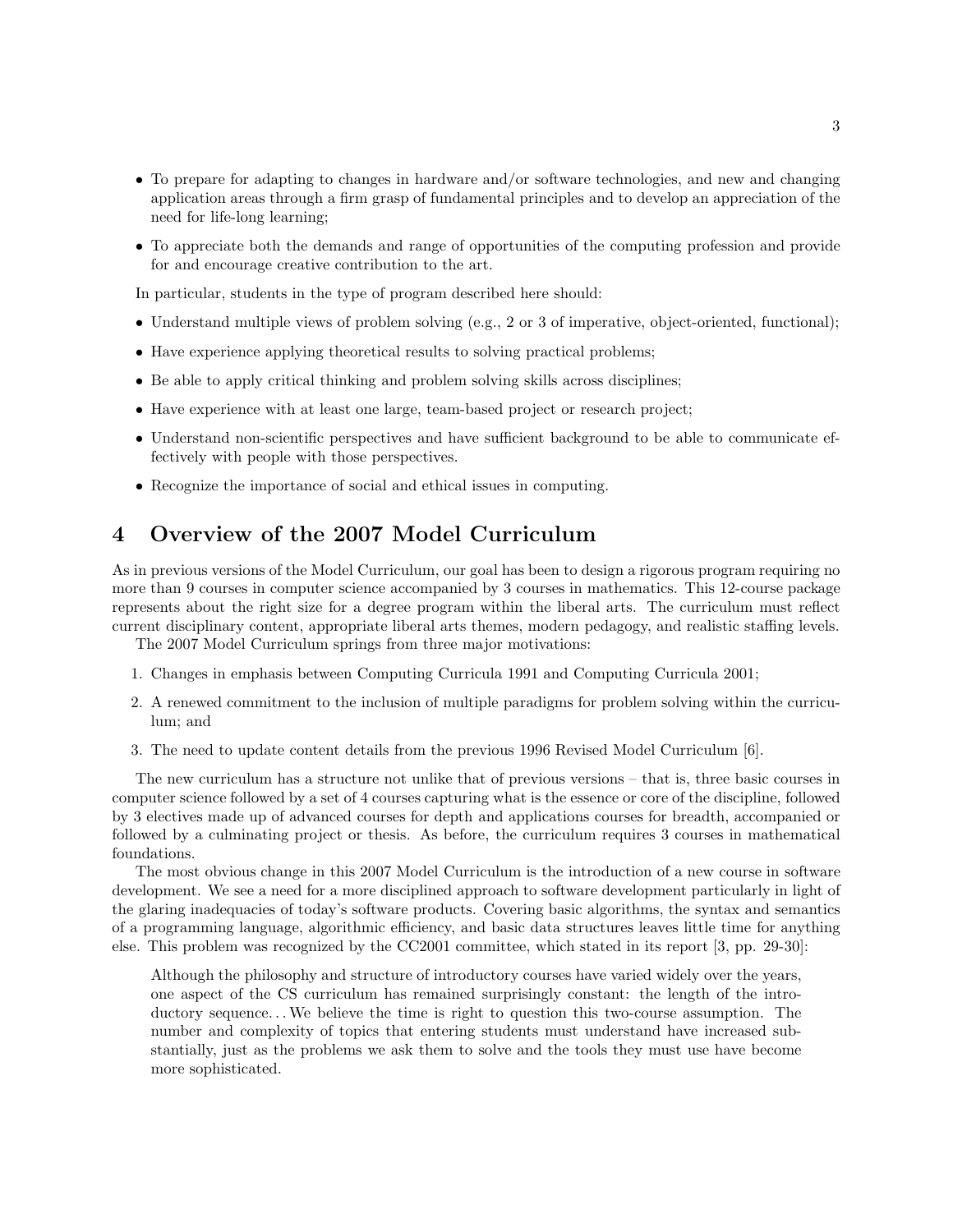To address this issue, the 2007 Model Curriculum includes a software development course that builds on the introductory sequence. This course provides the additional time needed to properly cover such topics as inheritance, software design, design patterns, unit testing and test coverage, design by contract, and APIs (data collections, networking, GUIs, event-handling).

To make room for this new course, the core course entitled Foundations of Computing in the 1996 Model Curriculum [6] was eliminated. Two thirds of the material (automata and computability) has been moved to a new foundations of computing course (FC 2) entitled Theoretical Foundations of Computer Science, and the material on grammars moved to the Programming Languages course. So the loss of theory is more apparent than real.

The other big change results from the desire to introduce multiple problem-solving paradigms. Different paradigms, such as object-oriented and functional, provide distinctive ways of thinking about and solving problems. Students who experience multiple approaches and appreciate their tradeoffs understand the value of applying alternative problem-solving models when confronting complex, real-world applications. Two approaches that integrate object-oriented and functional programming are presented in detail in Appendices A and B. If desired, functional programming could be replaced by another sufficiently different paradigm, such as logic programming.

In the *objects-first* approach (Appendix A), a traditional CS 1 and CS 2 sequence (courses CS1A and CS2A) is accompanied by FC 1A, Discrete Structures and Functional Programming, that includes an introduction to functional programming (as the title suggests) and a traditional set of topics from discrete mathematics. Functional programming applications are specifically selected for their relevance to the discipline of computing to exemplify selected topics in discrete mathematics and enrich the connections between mathematics and computer science.

For the most part, the objects-first and functional-first approaches cover similar mathematical content, although the sequencing of the topics varies. In addition, the 2007 Model Curriculum includes a mathematical elective, chosen in collaboration between a student and advisor, that allows each student to gain deeper background in a mathematical subject related to the student's interests.

Recognizing the constraint that in many liberal arts colleges the discrete mathematics course is taught by the Mathematics Department and that mathematics faculty may be unwilling to teach functional programming even with assistance from their computer science colleagues, a second approach is presented in Appendix B. This *functional-first* approach introduces the discipline of computer science and programming via a functional language and some associated mathematical topics in CS 1B followed by a CS 2B course covering an object-oriented language coupled with data structures. Such an introductory sequence has been used at many schools with great success. The functional-first CS 1B/2B would be coupled with a traditional discrete mathematics course (FC 1B) [6].

The number of computer science core courses remains at four. Three are revised versions of courses familiar from previous versions of the Model Curriculum: Principles of Algorithm Analysis, Principles of Programming Languages, and Principles of Computer Organization. The fourth, Principles of Software Development, has been added in recognition of the explosion in the size and complexity of object-oriented languages and in object-oriented design and implementation. This course addresses the need for effective and correct software development, not just the object-oriented paradigm. The course explicates advanced concepts in software design, modern software development techniques, and APIs.

To this computer science core is added a second foundations of computing course (FC 2) entitled Theoretical Foundations of Computer Science. This course is similar to the 1996 course entitled Foundations of Computing [6], covering automata and computability, with the addition of topics from number theory and probability and elementary statistics. The course could be a prerequisite for such advanced electives as compiler construction.

As before, a concentration in computer science entails taking three advanced electives. Completion of the core ideally precedes advanced electives in the discipline. Finally, the program includes a capstone experience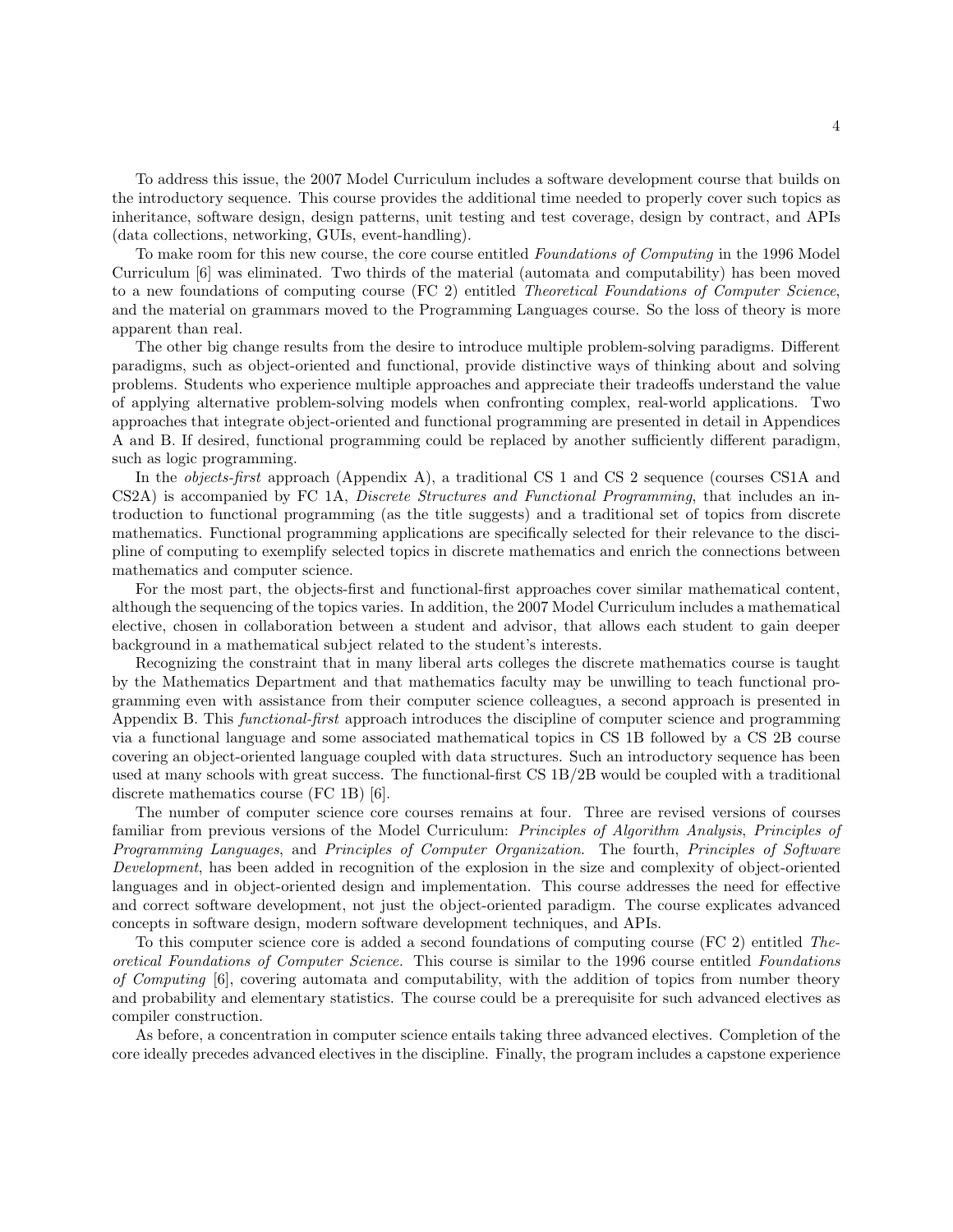that can range from a significant individual or group software development project to research leading to a senior thesis.

Figure 1 summarizes the structure of this 2007 Model Curriculum. In the figure we do not distinguish between the two approaches to the introductory sequences. A solid line in the figure indicates a prerequisite. Course FC 1 could have CS 1 either as a prerequisite or a co-requisite, which we indicated by using a dotted line. Note that the capstone (research) experience may be integrated into an elective or met by an additional course.



Figure 1: Overview of the Model Curriculum

# 5 Recurring Themes and Issues

Courses in this 2007 Model Curriculum progress from basic introductory level courses through an intermediate core to advanced electives and undergraduate projects and research. The study of relevant mathematical tools and ideas are integrated with the central issues of computer science, particularly at the introductory and core levels.

Some considerations common to many courses in the curriculum include the following.

Social and Ethical Issues. Many computer science courses, especially the introductory sequence, ask students to confront the social and ethical issues facing the field, as well as the technical issues. Social and ethical concerns should be a theme woven through courses at all levels. The 2007 Model Curriculum recommends that specific social/ethical issues be discussed in connection with related technical issues, to show students that the two are not separable. For example, units on testing or proof should discuss the professional's responsibility to produce correct code; topics such as the Internet or cryptography will be presented as applications of course concepts, and those presentations include discussions of the social impact of the applications on areas such as privacy, accuracy, and security. Tables [1](#page-6-0) and [2](#page-10-0) later in this report highlight hours spent on social and ethical issues in the introductory sequence and in the core course *Principles of* Software Development.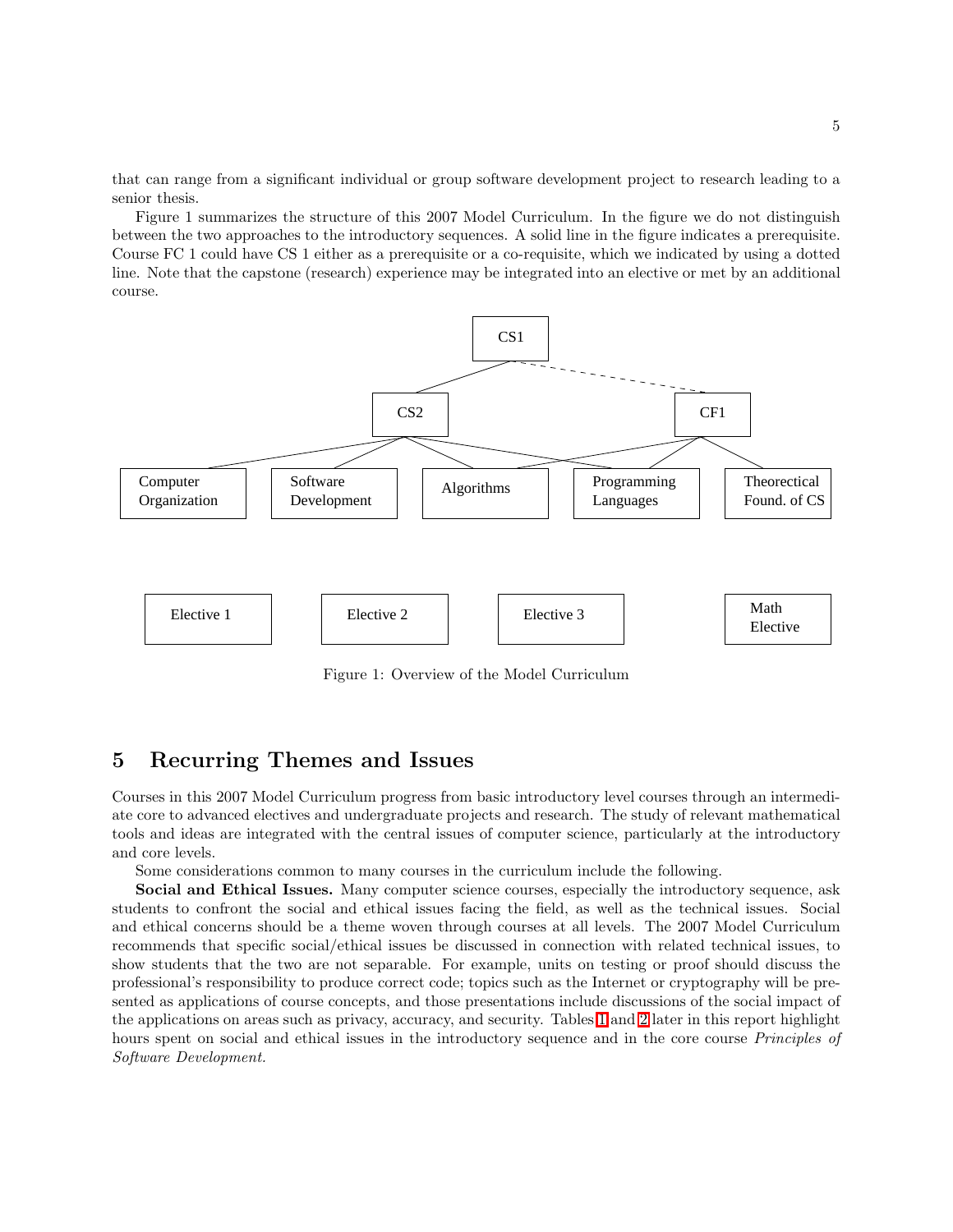Schedule. The 2007 Model Curriculum assumes that a course contains about 39 hours of classroom time (this can be achieved in a semester model by meeting for 3 hours per week for 13 weeks, or in a quarter model by meeting for 4 hours per week for 10 weeks). If a four-credit course meets four times a week or three hours of lecture plus a laboratory, then classes might meet for significantly more time in a semester/quarter. If labs are the primary instructional format, then course material is presented through those lab sessions.

Reinforcement. Core topics (e.g., proofs, algorithm analysis, and recursion) should be applied throughout all courses in the curriculum. This ensures that students see that key ideas have applications outside the context in which they are introduced, and allows instructors to reinforce and expand material on an ongoing basis. In general, the course descriptions indicate the amounts of time likely to be spent introducing concepts; continuing reinforcement means that students will in fact spend considerably more time seeing and practicing those concepts. For example, the outlines for FC 1 indicate that logic and proofs are introduced early in a 4-hour unit, but the expectation is that these topics will be applied in class and homework consistently throughout the rest of the semester, as well as in courses such as Algorithms, FC 2, and others. From this perspective, logic and proofs take up  $30+$  hours of FC 1, plus additional hours elsewhere in the curriculum.

Flexibility. All the course outlines are models to be adapted to local needs. The ordering of topics within each course provides one reasonable ordering for that course, but there certainly are other pedagogically sound ways to organize the course. One factor in determining a sequence of topics may be the set of motivating examples, labs, and projects instructors choose to use. Another factor would be whether an instructor prefers to cover topics sequentially in depth, or apply a spiral approach in which key concepts are introduced early on and then revisited in more detail later. Even the boundaries between courses are somewhat porous, particularly between CS 1 and CS 2, between CS 2 and Algorithms, and between FC 1 and FC 2.

The times suggested are approximate, and where possible we have left some of a course's nominal 39 hours unused, to allow instructors to supplement material according to local needs and interests.

# 6 Introductory Courses

The recommendations for introductory courses include a sequence (CS1 and CS2) in programming and data structures, and a course (FC 1) in discrete mathematics topics related to computer science. The details will vary from institution to institution, according to program size, desires or pressures to coordinate majors' introductory courses in either computer science or mathematics with general education offerings, etc. This 2007 Model Curriculum outlines two approaches to the introductory sequence below; others are possible as well.

The need to cover two programming paradigms forces the introductory courses in the 2007 Model Curriculum out of traditional molds. Difficulties caused by this break with tradition can be resolved by distributing treatment of functional programming between the CS and FC sequences. There is a spectrum of possible introductory curricula, anchored at one end by a model in which functional programming is taught solely in the CS courses, and at the other end by a model in which functional programming is taught in the FC 1 course. We describe the first endpoint in Appendix B and the second in A. Many institutions may in fact position themselves between these two extremes.

The similarity in topics covered is shown in Table [1,](#page-6-0) with only minor differences in coverage between the two approaches. Hence, in the remainder of the paper we mostly do not distinguish between the two approaches, referring to the sequence as CS1, CS2 and FC1. When we need to distinguish between the two, we will refer to the specific courses, i.e., CS1A, CS2A and FC1A in the objects-first approach.

Goals. Regardless of their detailed structure, the introductory courses have the following goals: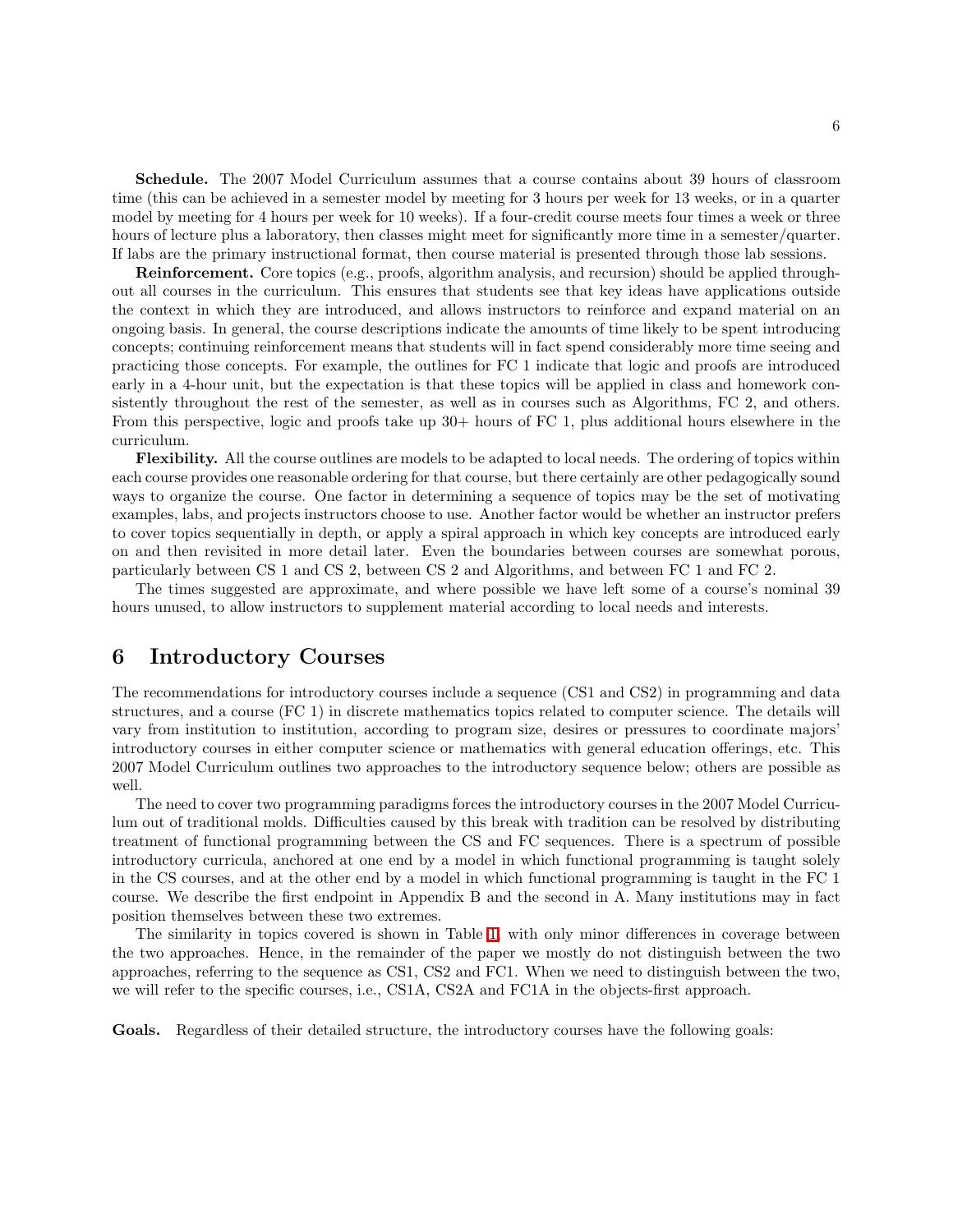|                                 |                | Objects-First   |                 |                  |                 | Functional-First |                |                  |                  |
|---------------------------------|----------------|-----------------|-----------------|------------------|-----------------|------------------|----------------|------------------|------------------|
| Topic                           | CS1A           | CS2A            | FC1A            | Total            | CS1B            | CS2B             | FC1B           | Total            | Diff.            |
| History, social, ethical issues | $\bf 5$        |                 |                 | $\bf 5$          | 3               | $\overline{2}$   |                | $\overline{5}$   | $\overline{0}$   |
| Program execution               | $\overline{1}$ |                 |                 | $\mathbf{1}$     | $\mathbf{1}$    |                  |                | $\mathbf 1$      | $\boldsymbol{0}$ |
| Control constructs              | $\overline{4}$ |                 |                 | 4                | $\overline{3}$  | $\overline{2}$   |                | $\overline{5}$   | $-1$             |
| Variables, types, expressions   | $\overline{4}$ |                 |                 | 4                | $\overline{3}$  | $\overline{2}$   |                | $\overline{5}$   | $-1$             |
| Methods/functions               | $\overline{3}$ |                 |                 | $\overline{3}$   | $\overline{2}$  | $\overline{1}$   |                | $\overline{3}$   | $\boldsymbol{0}$ |
| Higher-order functions          |                |                 | $\overline{3}$  | $\overline{3}$   | 3               |                  |                | $\overline{3}$   | $\Omega$         |
| Anatomy of a class              | $\overline{4}$ |                 |                 | $\overline{4}$   |                 | $\overline{3}$   |                | $\overline{3}$   | $\mathbf{1}$     |
| Interfaces                      | $\overline{2}$ |                 |                 | $\overline{2}$   |                 | $\overline{2}$   |                | $\overline{2}$   | $\boldsymbol{0}$ |
| Inheritance                     | $\overline{3}$ |                 |                 | $\overline{3}$   |                 | $\overline{3}$   |                | $\overline{3}$   | $\Omega$         |
| Alternate paradigm              |                |                 | $\overline{4}$  | $\overline{4}$   | $\mathbf{1}$    | $\overline{3}$   |                | $\overline{4}$   | $\overline{0}$   |
| Tracing, testing, debugging     | $\overline{2}$ | $\mathbf{1}$    |                 | $\overline{3}$   | $\overline{2}$  | $\mathbf 1$      |                | $\overline{3}$   | $\boldsymbol{0}$ |
| Arrays, lists, strings          | 6              | 6               |                 | 12               | $\overline{7}$  | $\overline{3}$   |                | $\overline{10}$  | $\overline{2}$   |
| Informal algorithm analysis     | $\mathbf{1}$   |                 |                 | $\mathbf{1}$     | $\mathbf{1}$    |                  |                | 1                | $\overline{0}$   |
| Exceptions                      | $\overline{2}$ |                 |                 | $\overline{2}$   |                 | $\overline{2}$   |                | $\overline{2}$   | $\overline{0}$   |
| Streams, files                  |                | $\overline{2}$  |                 | $\overline{2}$   | $\overline{2}$  |                  |                | $\overline{2}$   | $\overline{0}$   |
| Formal algorithm analysis       |                | $\overline{3}$  |                 | $\overline{3}$   |                 |                  | 3              | $\overline{3}$   | $\Omega$         |
| Queues, stacks                  |                | $\overline{3}$  |                 | 3                |                 | $\overline{2}$   |                | $\overline{2}$   | $\mathbf{1}$     |
| Recursion                       | $\overline{2}$ | $\overline{3}$  |                 | $\overline{5}$   | $\overline{4}$  | $\mathbf 1$      |                | $\overline{5}$   | $\overline{0}$   |
| <b>Trees</b>                    |                | $\,6$           |                 | $\overline{6}$   | $\overline{4}$  | $\overline{2}$   |                | 6                | $\Omega$         |
| Advanced structures             |                | $\,6$           |                 | $\,6$            |                 | $\overline{6}$   |                | 6                | $\overline{0}$   |
| Graphs                          |                | $\overline{5}$  | $\overline{4}$  | $\overline{9}$   |                 | $\overline{2}$   | 7              | $\overline{9}$   | $\overline{0}$   |
| Searching, sorting              |                | $\overline{3}$  |                 | $\overline{3}$   | $\overline{3}$  | $\overline{2}$   |                | 5                | $-2$             |
| Logic and proofs                |                |                 | 4               | 4                |                 |                  | 4              | $\overline{4}$   | $\overline{0}$   |
| Boolean algebra                 |                |                 | $\overline{2}$  | $\overline{2}$   |                 |                  | $\overline{2}$ | $\overline{2}$   | $\overline{0}$   |
| Functions                       |                |                 | $\overline{3}$  | $\overline{3}$   |                 |                  | $\overline{3}$ | $\overline{3}$   | $\Omega$         |
| Sets, relations                 |                |                 | $\overline{4}$  | 4                |                 |                  | $\overline{4}$ | $\overline{4}$   | $\overline{0}$   |
| Cardinality, basic probability  |                |                 | 7               | $\overline{7}$   |                 |                  | $\overline{7}$ | $\overline{7}$   | $\Omega$         |
| Solving recursive relations     |                |                 | 4               | $\overline{4}$   |                 |                  | $\overline{4}$ | $\overline{4}$   | $\Omega$         |
| Matrices                        |                |                 | 3               | $\overline{3}$   |                 |                  | 3              | $\overline{3}$   | $\overline{0}$   |
| Total                           | 39             | $\overline{38}$ | $\overline{38}$ | $\overline{115}$ | $\overline{39}$ | $\overline{39}$  | 37             | $\overline{115}$ | $\overline{0}$   |

<span id="page-6-0"></span>

| Table 1: Topic Hours for the Introductory Courses |
|---------------------------------------------------|
|---------------------------------------------------|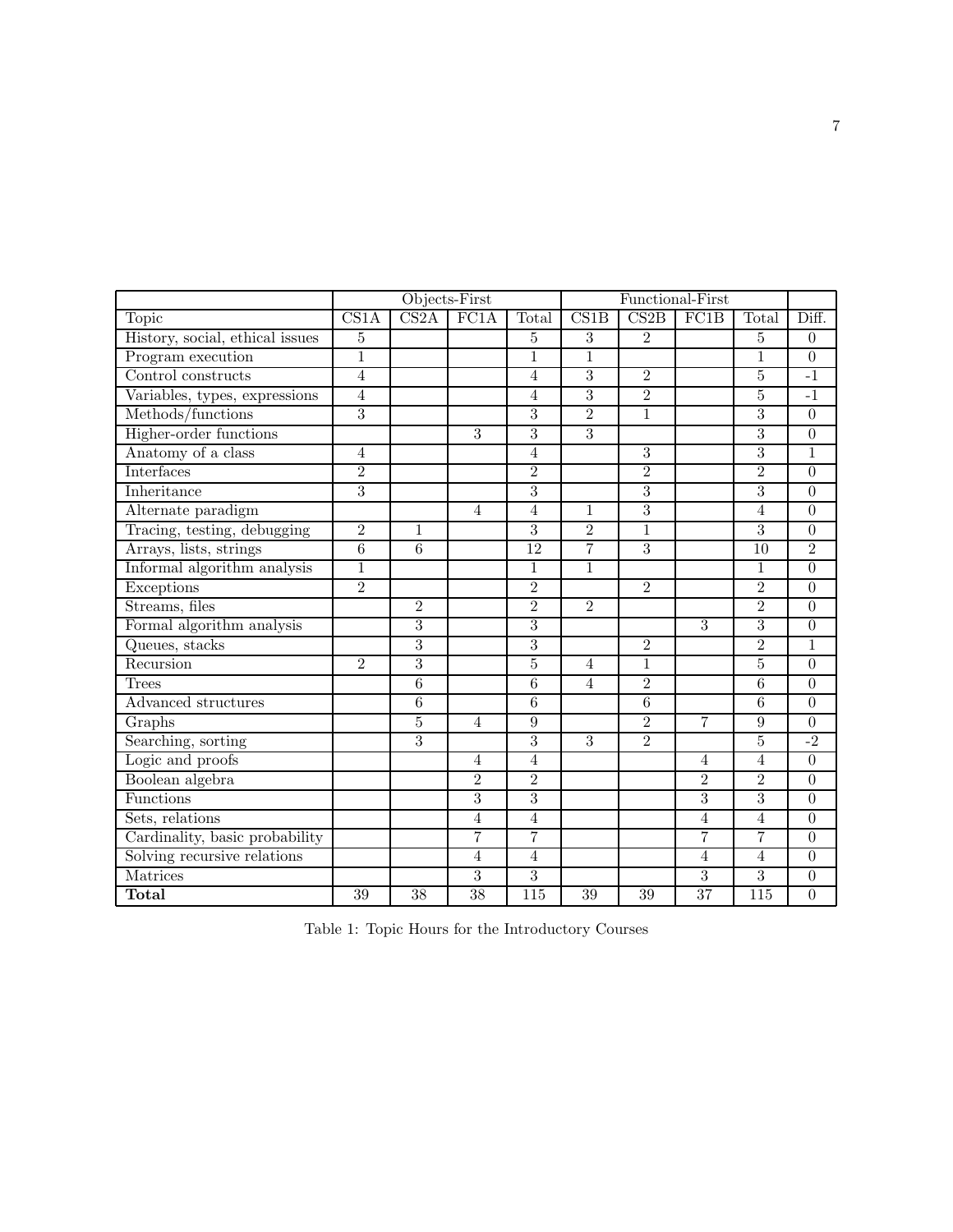- To introduce students to two distinct problem-solving paradigms: functional programming and objectoriented programming
- To introduce students to the mathematical tools and foundations of computer science
- To instill in students an appreciation for the interplay of theory and practice in computer science.
- To make students think about the ethical and social issues of the software systems they build.

Mathematics. Computer science relies on mathematical ideas in at least three ways:

- Mathematical objects (e.g., sets, relations, logic connectives, trees, graphs) provide the basis for various models in computer science;
- Mathematical reasoning (e.g., assertions, logic, proofs) provides a mechanism to prove the correctness and security of hardware circuits, algorithms, programs, and language constructs; and
- Mathematical tools (e.g., recurrence relations, finite probability, statistics) allow analysis of various algorithms and data structures.

In addition, mathematics is important in many of the subjects that computing supports, such as physics, engineering, economics, and biology.

A common theme in FC 1 is that mathematical and theoretical concepts, objects, and techniques are inherent in computer science. Thus the introduction of new ideas and theory is regularly tied to applications. Furthermore, since courses in discrete structures sometimes have the reputation of being a potpourri of disjoint and irrelevant details, considerable care should be taken to shape a coherent and theme-oriented course, where applications are shown for most topics. The addition of lab assignments should be used to show these connections.

FC 1 should minimally have the same mathematics prerequisites as the traditional first calculus course – that is, proficiency with basic algebra, geometry, trigonometry, logarithms, and exponential functions. Thus, FC 1 assumes that students will have completed a pre-calculus course either in high school or college.

It is important that coverage of induction extend well beyond induction over the integers. In computer science, many (perhaps most) applications of induction involve induction over structures and substructures. Of course, such items can be mapped to the integers (usually by taking size or depth into account), but explicit mention of such mappings typically adds unnecessary complexity to proofs. Students in FC 1 therefore should gain experience with a broad view of induction–with numerous examples involving induction over structures found elsewhere in computer science.

Labs. CS 1 and CS 2 have laboratory sessions to supplement the lectures/discussions, and FC 1 may have laboratories. Furthermore, projects may be scattered throughout these courses, with the nature of the projects highlighting instructor interests and local opportunities for research.

# 7 Core Courses

The 1986 and 1996 Model Curricula [4, 6] identified a core of four computer science courses for a liberal arts computer science curriculum, building upon the introductory sequence and covering principles of lasting significance. CC 2001 has a similar perspective that core courses of the curriculum implement the goals of intermediate courses [3]:

The intermediate courses in the curriculum are designed to provide a solid foundation that serves as a base for more advanced study of particular topics.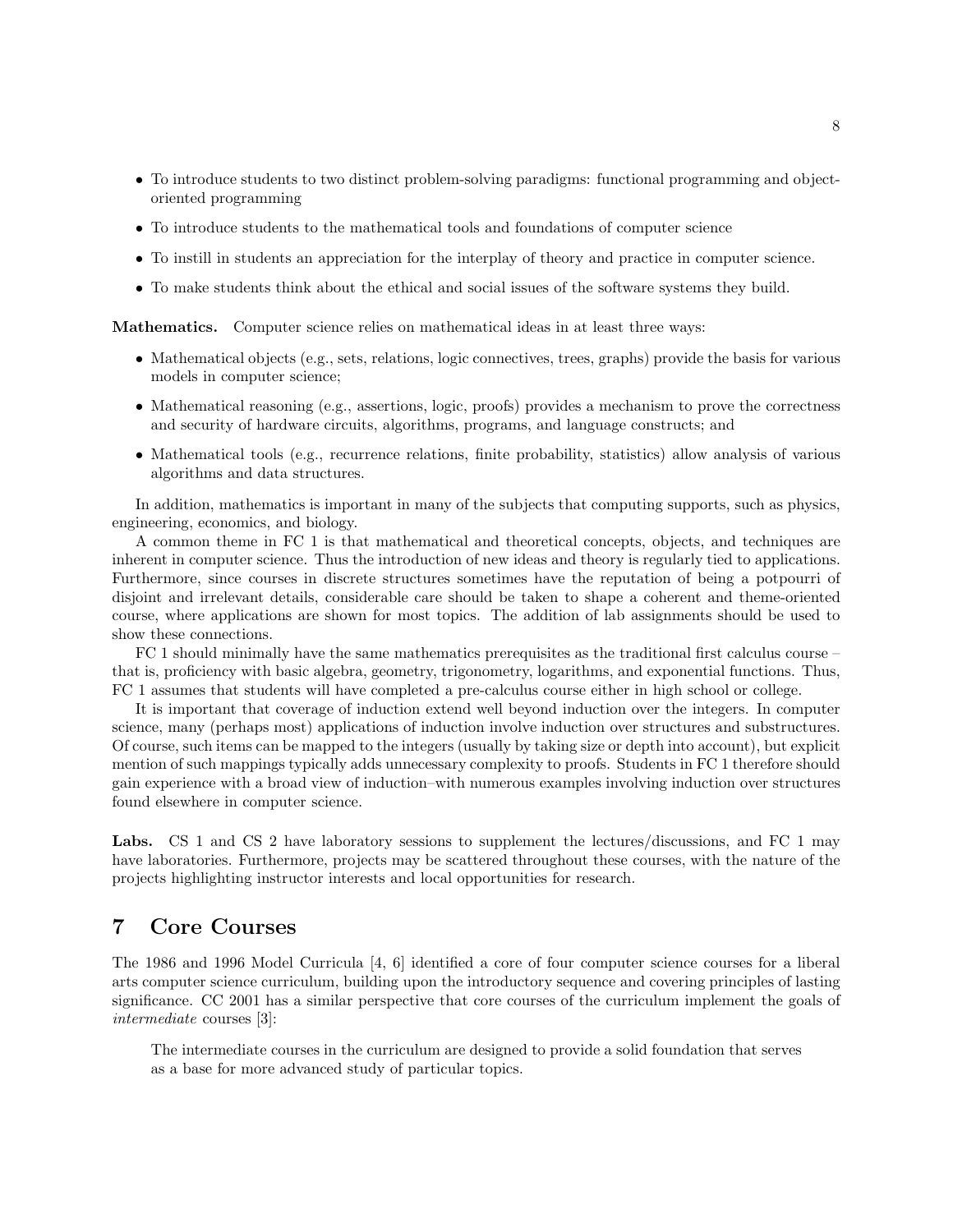Core courses take the wide ranging themes of CS 1 and CS 2 and FC 1 and begin to focus them on subareas of the discipline. They build upon the basic courses and provide the solid foundation for the more advanced studies that electives represent.

There are five courses in the core: Principles of Computer Organization, Principles of Algorithm Analysis, Principles of Software Development, Principles of Programming Languages, and Theoretical Foundations of Computer Science (FC 2). Descriptions for each of these courses appear in Appendix C.

As it has evolved as a discipline, an increasing part of the core of computer science has come to depend upon topics in discrete mathematics. Thus, while these curricular recommendations continue to specify three required mathematics-related courses for a liberal arts degree in computer science (just as in the 1996 Model Curriculum [6]), these recommendations show a shift in emphasis to include two semesters of courses that contain significant amounts of discrete mathematics. Specifically, the 2007 Model Curriculum recommends Theoretical Foundations of Computer Science (FC 2), building on FC1 and its discrete mathematics, to study areas of theoretical computer science and to present further topics of discrete mathematics as it applies to computer science.

FC 2 pays attention to proof techniques throughout, using mathematical theory and rigor to obtain interesting results in computer science. FC 2 covers important foundational material in computer science as well as material that is relevant for advanced courses, such as compiler construction. Thus, FC 2 should be taken along with the computer science core courses.

This represents an expansion of the minimum recommendations expressed in CC2001 [3]. FC 1 covers much of knowledge units DS1 through DS6 from CC2001 [3], while highlighting applications that require proof, logic, and counting. FC 2 completes coverage of these topics and provides solid coverage of other foundations for theoretical computer science. While the courses described here represent a revision of the 2-semester sequence described by Pedagogy Focus Group 2 [5], they should not be considered as presenting material at a slower pace than the one-semester course described in CC2001 [3]. Rather, these courses cover substantially more material and that material is covered in greater depth than the one-semester course of CC2001 [3].

# 8 Electives and Research

Electives. While the basic and core courses emphasize the central and enduring themes of the discipline, electives provide the opportunity for the student to tailor the educational program both to prepare for the capstone experience and to address goals for after the baccalaureate degree. To this end, each program will need to offer a sufficient variety of courses to meet students' goals and needs. Some courses may be offered every other year. Selection of elective courses to offer reflects, at least in part, the experience and interests of the faculty. A partial list of possibilities follows:

| Artificial Intelligence  | Database Systems            | Security                |
|--------------------------|-----------------------------|-------------------------|
| <b>Bioinformatics</b>    | Distributed Systems         | Simulation and Modeling |
| Compiler Construction    | <b>Graphics</b>             | Software Engineering    |
| Computational Complexity | Natural Language Processing | Vision                  |
| Computational Science    | Network Systems             |                         |
| Computer Architecture    | <b>Operating Systems</b>    |                         |

The 2007 Model Curriculum recommends a third mathematics-related courses to support a computer science degree. This additional course should be selected by the student in consultation with a faculty advisor to provide additional mathematical background for later work in computer science.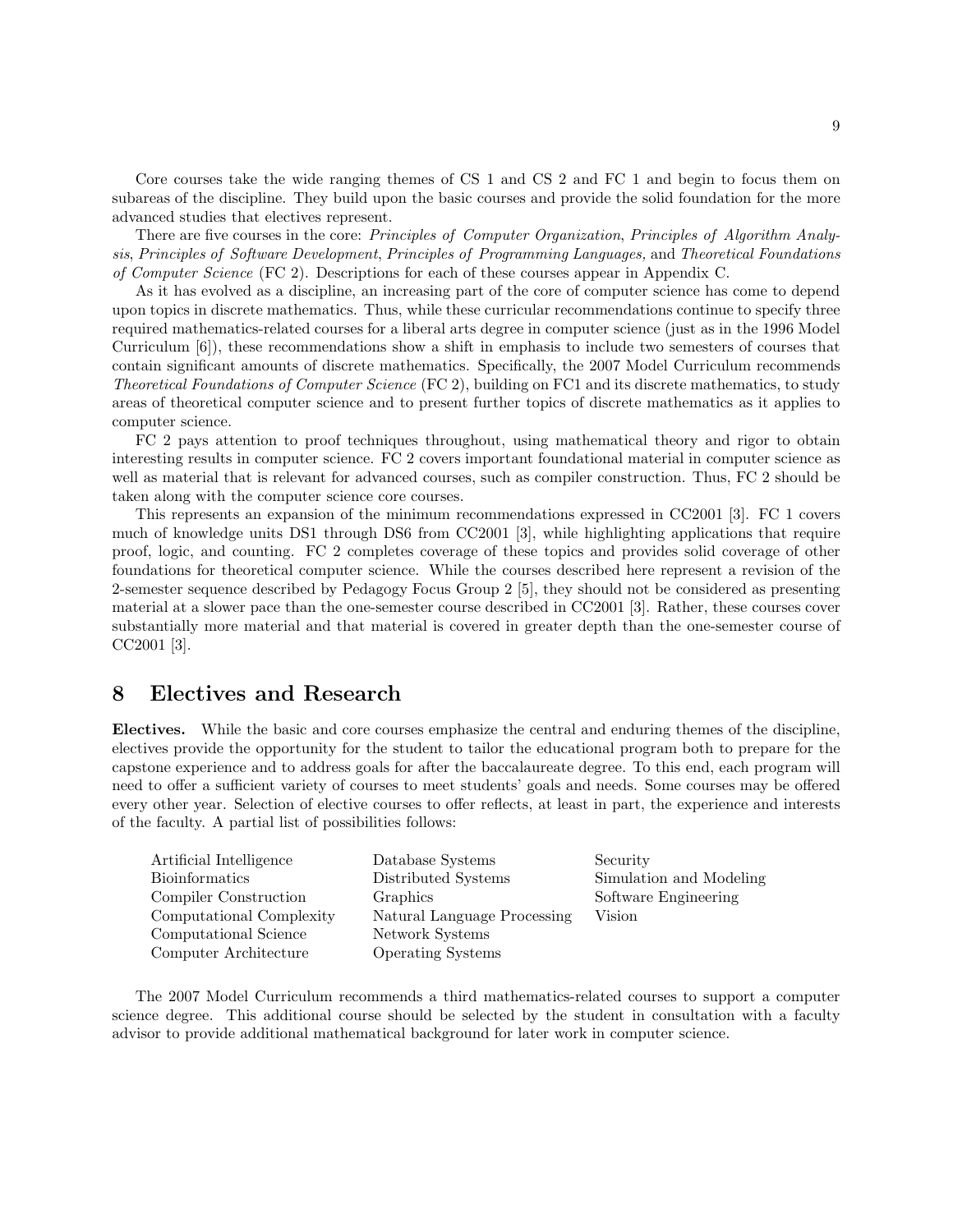The Capstone (Research) Experience. The capstone experience can take several forms. At one end is the required senior thesis or senior project structured much like a master's thesis or project and given credit equivalent to one or more courses. At the other end is a requirement that the student complete a project-based course or one of a set of courses designated as having a significant project component. In either case, the goal is to require that the student participate in the identification of a problem, develop a project proposal outlining an approach to the problem's solution, implement the proposed solution, and test or evaluate the result. Since any substantive project should seek to address a real problem, students should devote at least five hours within their development of the project to the potential social impact and ethical implications of this work. The student should document the project in a thesis or report style, as appropriate. The project should represent the culmination of the undergraduate experience in computer science and, as such, should draw upon and extend the basic principles mastered in the student's course work.

# 9 Comparison of 2007 Model Curriculum with CC2001

Computing Curricula 2001 reflects a change in perspective from Computing Curricula 1991, including a significant decrease in coverage of some subject areas, an expansion of other areas, and the addition of new areas. Although such adjustments may fit some types of schools, the reduction in hours from CC 1991 to CC 2001 in the areas of algorithms and complexity, theory of computation, and programming languages is inconsistent with the liberal arts perspective. Also, while CC 2001 recommends only one course in discrete structures and theory, many liberal arts CS faculty now believe that students require at least two semesters to appropriately master this material. Altogether, the change in emphasis in CC 2001 raises important questions regarding the content covered in a liberal arts curriculum.

Important issues regarding problem-solving paradigms were raised regularly in discussions with members of the Pedagogy Focus Groups and the Task Force for CC 2001. Many group members and Task Force members agreed that the introduction of a new paradigm is valuable, but requires a non-trivial time commitment. Multiple paradigms expand students' thinking and perspectives, but students cannot become comfortable with new views of problem solving with the allocation of only 4 or 8 hours in a course. For some on the CC 2001 Task Force, this led to the conclusion that multiple paradigms could not be covered within acceptable time constraints, and multiple paradigms are not part of the CC 2001 core.

Many faculty at liberal arts colleges, however, reach a different conclusion. A liberal arts perspective embraces different views of problem solving, so inclusion of this material at an early stage is an important part of the 2007 Model Curriculum. This means that students should become comfortable with multiple problem-solving paradigms within the first year or two. The next section identifies ways to achieve this objective.

Of course, when a new curriculum includes multiple views of problem solving and also acknowledges modern topics such as are reflected in CC 2001, old packaging of topics cannot work. With liberal arts programs restricted to about 9 computer science courses and 3 mathematics courses, new ideas must replace some previous content. This 2007 Model Curriculum acknowledges these constraints by making appropriate choices for a liberal arts setting.

Table [2](#page-10-0) compares the overall 2007 Model Curriculum with CC 2001. In the case of the former, this table shows the knowledge units for the introductory sequence and core courses. The starred (\*\*) knowledge units indicate that the developers of this 2007 Model Curriculum have a different perspective from the CC 2001 Task Force regarding what material is core for a liberal arts computer science program. In particular, this 2007 Curriculum includes significantly more coverage of algorithms and programming languages than CC 2001, both in CC 2001's core and non-core areas.

Beyond the core, the 2007 Model Curriculum expects that at least one elective or a senior project/thesis course will include a research or development project. Topics covered in the electives and project/research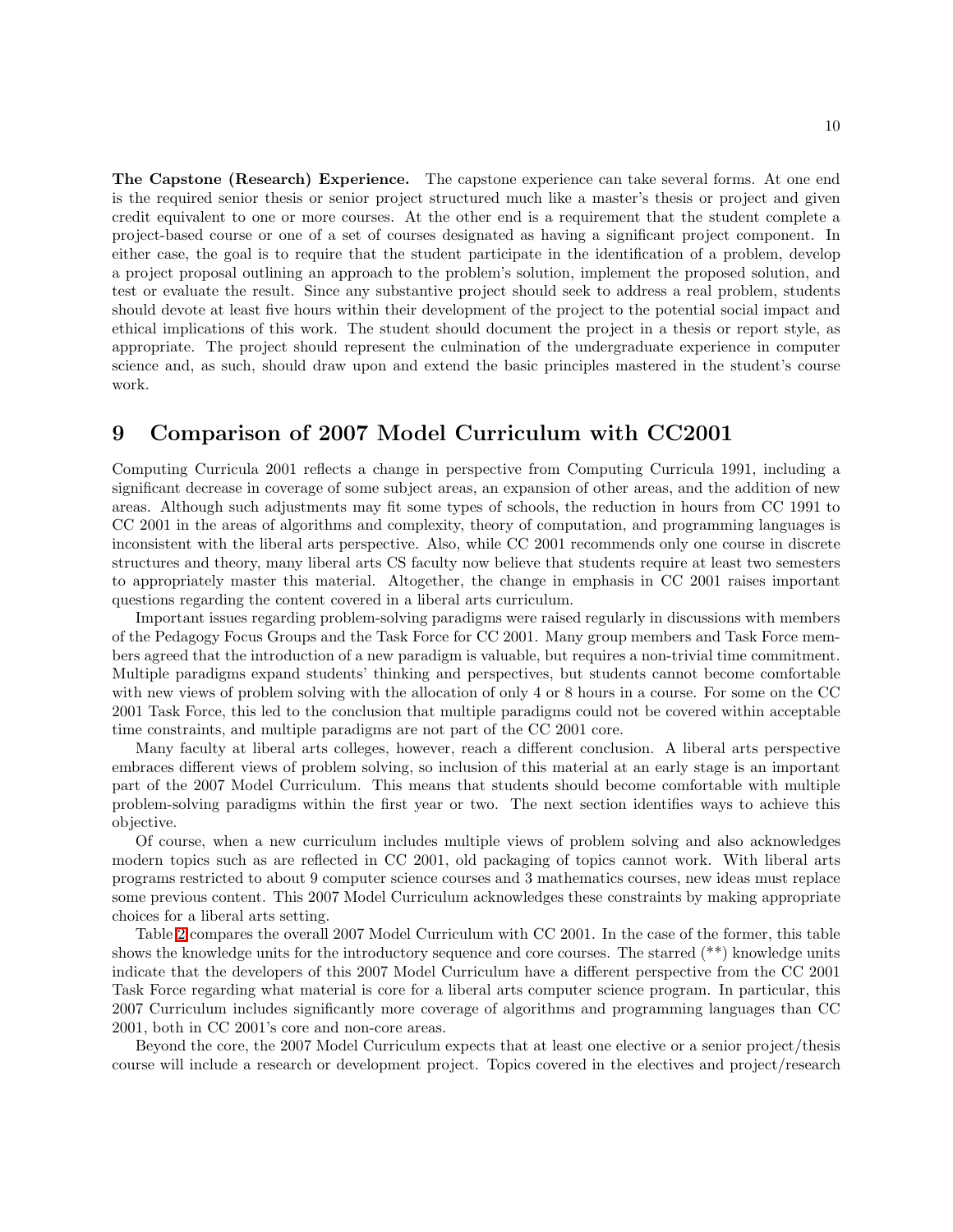|                                          | Core Courses |         |                | Theor. | Grand  |          |          |
|------------------------------------------|--------------|---------|----------------|--------|--------|----------|----------|
|                                          | Comp.        | $Algo-$ | Soft.          | Prog.  | Found. | Total    |          |
|                                          | Org.         | rithms  | Dev.           | Lang.  | (FC2)  | w/Intro. | CC2001   |
| <b>DS:</b> Discrete Structures           |              | 3       |                |        | 12     | 49       | 43       |
| PF: Programming Foundations              |              | 3       | $\overline{2}$ | 3      |        | 39       | 38       |
| AL: Algs/Complexity-Core <sup>**</sup>   |              | 18      | 3              |        | 6      | 43       | 31       |
| AL: Algs/Complexity-Other **             |              | 15      |                |        | 11     | 26       | $\Omega$ |
| AR: Architecture & Org.                  | 39           |         |                |        |        | 40       | 36       |
| HC: Human-Comp. Interaction              |              |         | $\overline{4}$ |        |        | 5        | 8        |
| $\overline{GV: Graphics}$ & Visual Comp. |              |         |                |        |        | $\theta$ | 3        |
| IS: Intelligent Systems                  |              |         |                |        |        | 4        | 10       |
| IM: Information Management               |              |         |                |        |        | $\theta$ | 10       |
| OS: Operating Systems                    |              |         | $\overline{3}$ | 6      |        | 9        | 18       |
| NC: Net-Centric Computing                |              |         | $\overline{7}$ |        | 3      | 10       | 15       |
| PL: Programming Lang.-Core <sup>**</sup> |              |         |                | 23     |        | 36       | 21       |
| PL: Programming Lang.-Other **           |              |         |                | 7      |        | 11       | $\Omega$ |
| SP: Social, Professional Issues          |              |         | 6              |        |        | $11*$    | 16       |
| <b>SE:</b> Software Engineering          |              |         | 14             |        |        | 20       | 31       |
| CN: Comp. Sci., Num. Methods             |              |         |                |        |        | $\theta$ | $\theta$ |
|                                          |              |         |                |        |        |          |          |
| Totals                                   | 39           | 39      | 39             | 39     | 32     | 303      | 280      |

<span id="page-10-0"></span>Table 2: 2007 Model Curriculum Comparison with CC 2001

activities supplement these totals. In particular, this 2007 Model Curriculum recommends that the project devote 5 hours to the consideration of the social and ethical implications of the project. With this addition (at the star (\*) in Table [2\)](#page-10-0), these recommendations provide comparable emphasis in this important area.

Comparing various subject areas, the liberal arts perspective shows clearly in the 2007 Model Curriculum. The 2007 Model Curriculum has significantly more emphasis than CC 2001 in the areas of algorithms and complexity (with classes P and NP), theory of computation (including automata and computability), and programming languages (including grammars). The 2007 Model Curriculum correspondingly has significantly less emphasis in the areas of intelligent systems, information management, operating systems, and software engineering. Including the project, the 2007 Model Curriculum has about the same level of coverage as CC 2001 in the areas of programming foundations, and social and ethical issues. Both the 2007 Model Curriculum and CC2001 have electives that provide additional hours in areas of particular interest to individual faculty and students.

# 10 Implementation Details

There are 12 required courses for a computer science major following this model curriculum: 3 introductory courses, 5 core courses, 3 elective courses, and a supporting math course. The following discussion shows that the model curriculum can be completed by students within a normal four-year program and can be implemented with the limited number of faculty members in departments at many liberal arts colleges.

The sample program shown in Table [3](#page-11-0) demonstrates how students can complete the required courses within the normal four-year college period. The project is listed in parentheses in each semester of the senior year, but may be taken with any elective.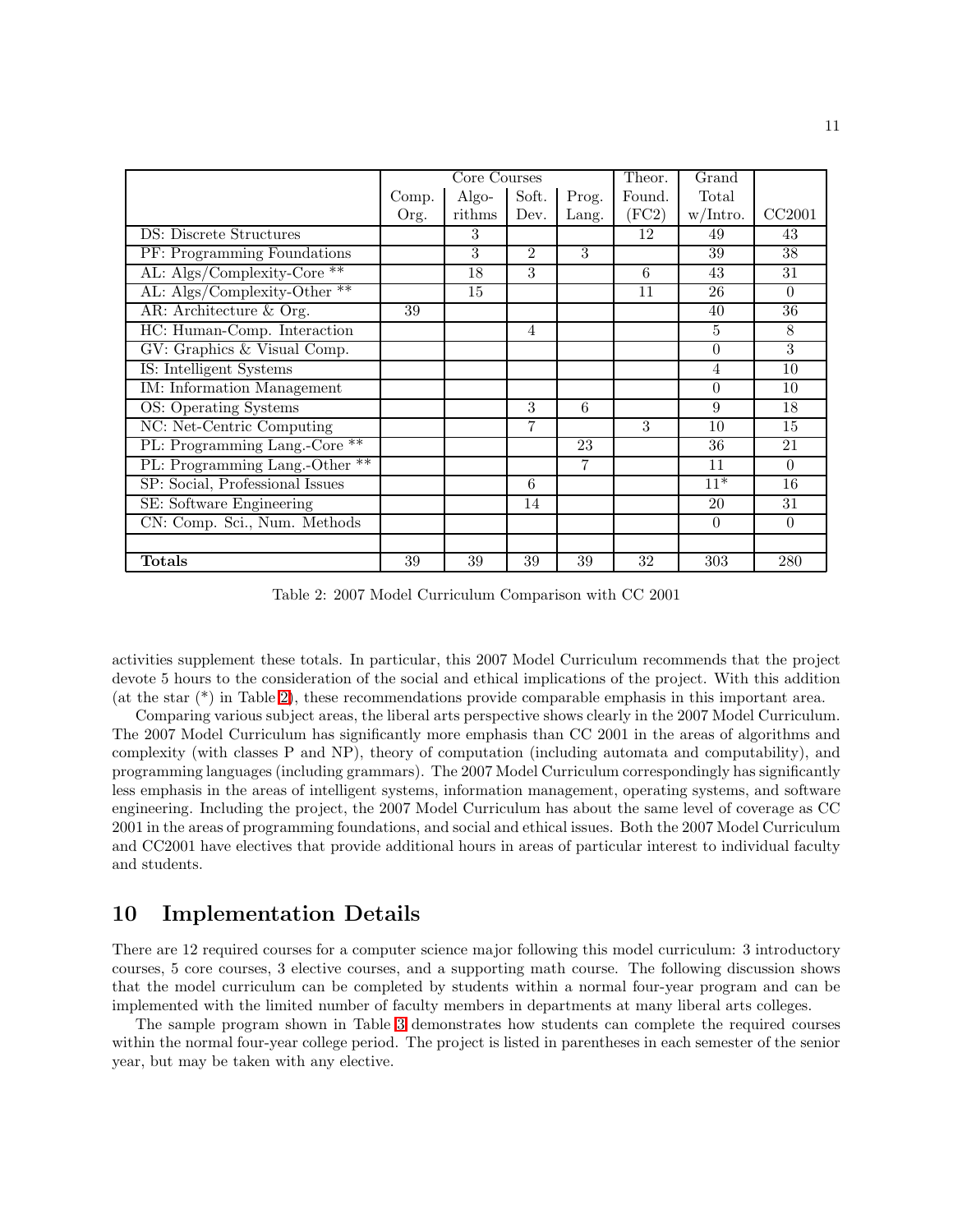|             | Fall               | Spring                  |
|-------------|--------------------|-------------------------|
| First Year  | CS <sub>1</sub>    | CS <sub>2</sub>         |
|             |                    | FC <sub>1</sub>         |
| Second Year | Core 1             | Core 2                  |
|             | FC <sub>2</sub>    | Coordinated Math Course |
| Third Year  | Core <sub>3</sub>  | Elective 1              |
|             |                    | Core 4                  |
| Fourth Year | Elective 2         | Elective 3              |
|             | $(\text{project})$ | $(\text{project})$      |

<span id="page-11-0"></span>Table 3: Typical Four-Year Student Schedule

At liberal arts colleges, however, many students may not begin as computer science majors but switch into the field from other disciplines during their first or second year. Table [4](#page-11-1) indicates that it is possible for students to start the program in their second year and still finish in a normal four-year time span.

|             | Fall                    | Spring               |
|-------------|-------------------------|----------------------|
| First Year  |                         |                      |
| Second Year | CS <sub>1</sub>         | CS <sub>2</sub>      |
|             | FC <sub>1</sub>         | FC <sub>2</sub>      |
| Third Year  | Core 1                  | Core 2               |
|             | Coordinated Math Course | Core 3               |
| Fourth Year | Elective 1              | Elective 2           |
|             | Core 4                  | Elective 3 (project) |

<span id="page-11-1"></span>Table 4: Typical Three-Year Student Schedule

Staffing of the proposed model curriculum is possible under modest assumptions. CS 1 and CS 2 are offered every semester. All four core courses are taught once each year. FC 1 may be taught by the mathematics department, but FC 2 is offered by the computer science department once each year. FC 1 and 2 can be taught by computer science faculty or co-taught by mathematics and computer science faculty, depending on local institutional preferences and constraints (hence we name them FC [Foundations of Computing], rather than CS or MA). The traditional discrete mathematics course that FC 1 is designed to replace is now taught by mathematics faculty in about half of all colleges and universities and by computer science faculty in the other half. The traditional theory of computation course, which FC 2 is designed to replace, is now taught mainly by computer science faculty, although it can be taken for mathematics major credit at many institutions. Finally, four electives are offered each year, two per semester.

Overall, this minimal, but reasonable, schedule requires the staffing of 13-14 computer science sections each year. Table [5](#page-12-0) shows that, teaching 4 courses per year per faculty member, a department of 4 faculty members in a small liberal arts school can offer a rigorous and high-quality undergraduate program in computer science.

# 11 Conclusions

This 2007 Model Curriculum updates the earlier model curricula [4, 6] of the Liberal Arts Computer Science Consortium. Important characteristics of this 2007 curriculum include: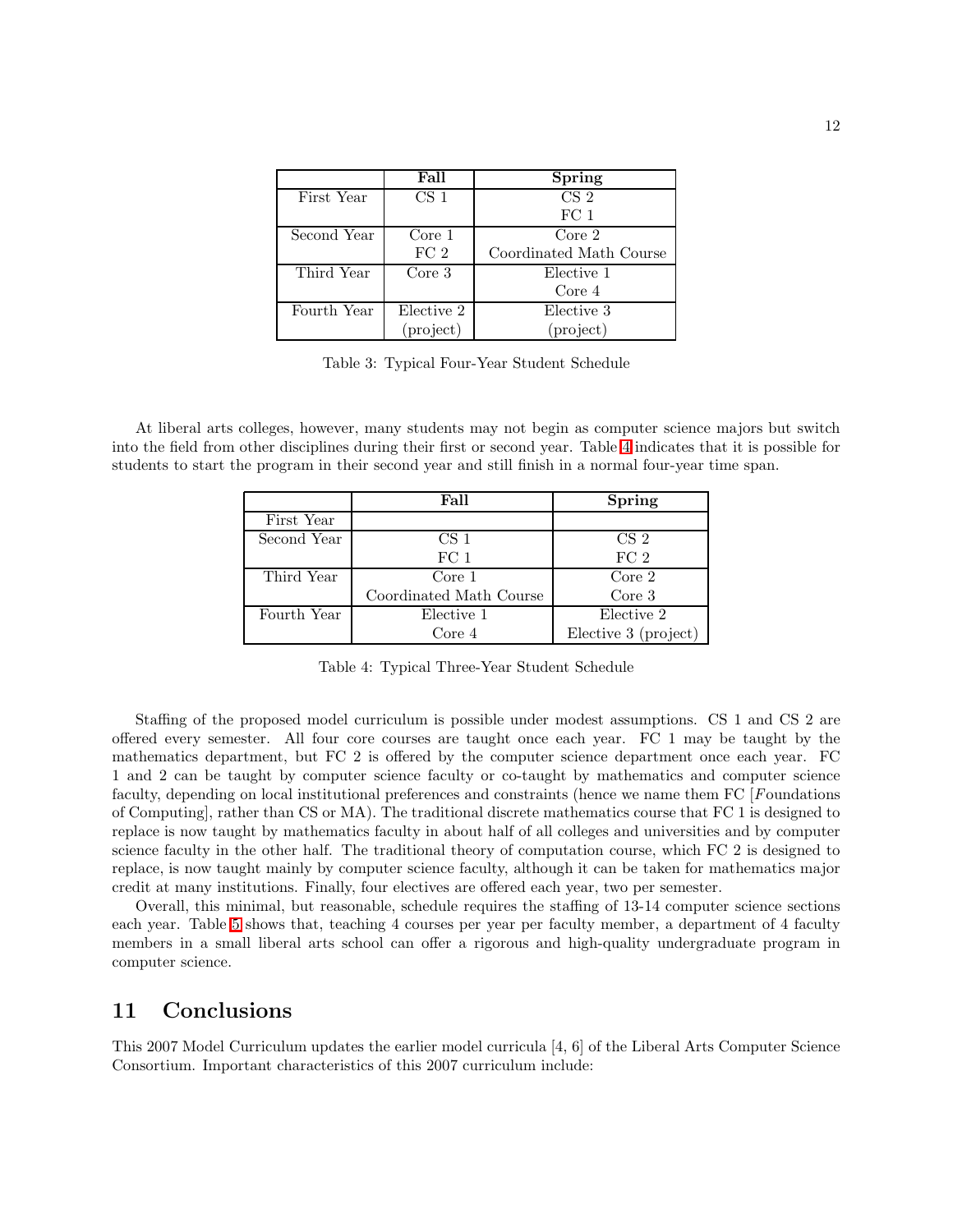| <b>Annual Sections</b> | Course           | Comments                 |
|------------------------|------------------|--------------------------|
|                        | CS <sub>1</sub>  | 1 section per semester   |
|                        | CS <sub>2</sub>  | 1 section per semester   |
|                        | FC <sub>2</sub>  | 1 section per year       |
| 4                      | Core Courses     | 2 per semester           |
|                        | Elective Courses | 2 per semester           |
| $0 - 1$                | Project          | Some faculty may receive |
|                        |                  | teaching credit          |
| Total 13-14            |                  |                          |

<span id="page-12-0"></span>Table 5: A Possible Staffing Schedule

- 3 introductory, 5 core, and 3 elective computer science courses;
- a new series of foundations of computing courses, including a 2-semester sequence combining about 1 1/3 semesters of discrete mathematics with about 2/3 of a semester of other foundations of computer science;
- a solid introduction to problem solving, through the inclusion of multiple paradigms within the introductory sequence (inclusive of the first discrete mathematics course);
- study of core topics in computer organization, algorithm analysis, software development, and programming languages;
- the inclusion of a significant capstone or research experience, possibly as part of an upper-level elective; and
- study of the social and ethical issues surrounding computing as an on-going theme.

In addition to these intellectual strengths, the curriculum fits within the typical constraints of a liberal arts college. The model curriculum has an appropriate size and shape for a liberal arts setting, students can begin a credible major during their second year, and all courses can be taught by approximately four computer science faculty. Altogether, these recommendations build upon the opportunities and strengths available within a liberal arts environment to yield an intellectually sound, high quality, rigorous, and modern program that also is practical.

# 12 References

- 1. ACM Curriculum Committee on Computer Science. Curriculum 78: Recommendations for the undergraduate program in computer science. Communications of the ACM 22, 3 (Mar. 1976), 151-197.
- 2. ACM/IEEE-CS Joint Curriculum Task Force. Computing Curricula 1991. IEEE Computer Society Press, December 17, 1990.
- 3. The Joint Task Force on Computing Curricula of the IEEE Computer Society and the Association for Computing Machinery, Computing Curricula 2001: Computer Science, December 15, 2001. Available on-line through http://www.sigcse.org/ .
- 4. Gibbs, N. and Tucker, A. A model curriculum for a liberal arts degree in computer science. Communications of the ACM 29, 3 (Mar. 1986), 202-210.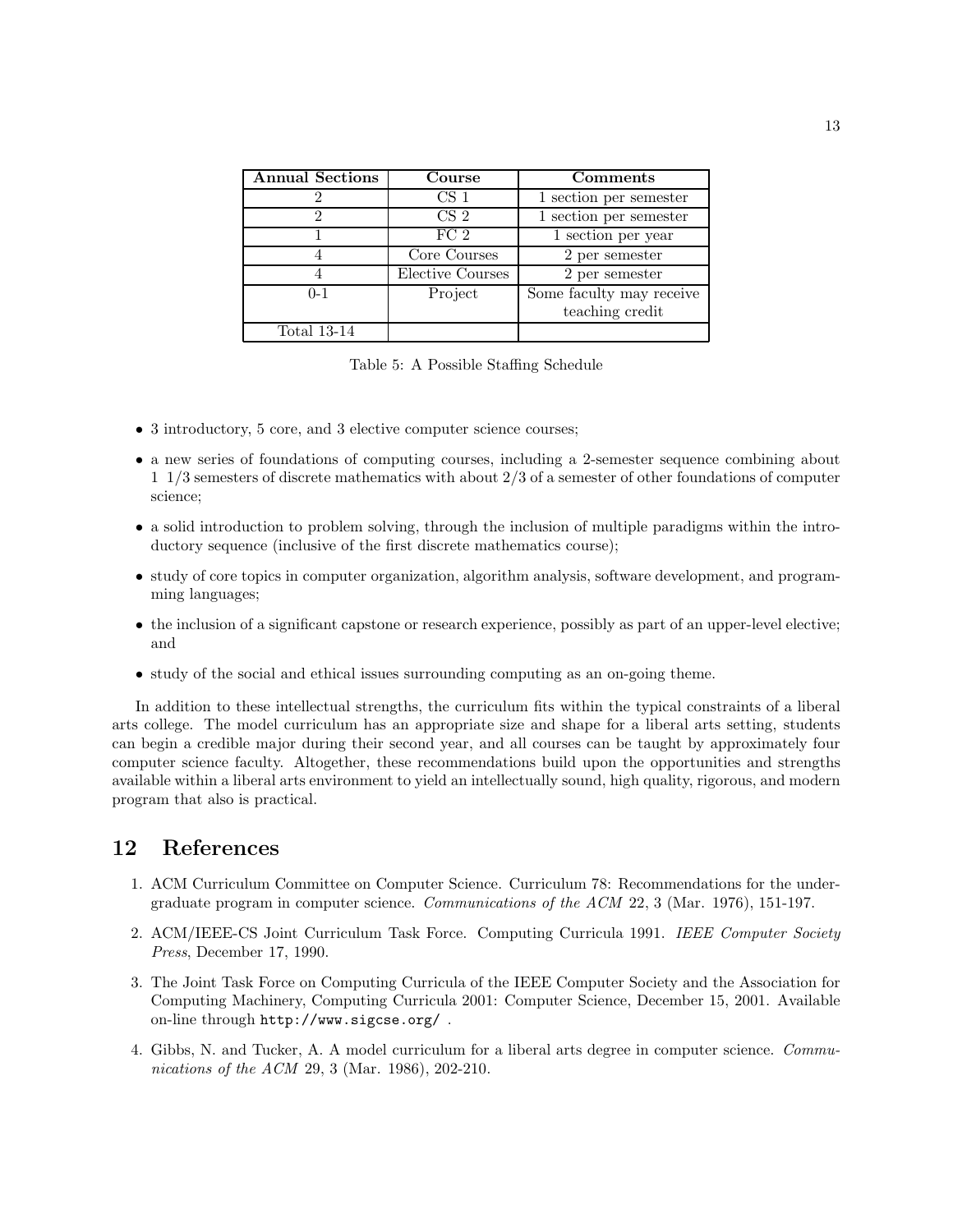- 5. Pedagogy Focus Group 2 on Supporting Courses of the Joint Task Force on Computing Curricula 2001, Draft Report, Version 5.2.
- 6. Walker, H., and Schneider, G. A revised model curriculum for a liberal arts degree in computer science. Communications of the ACM 39, 12 (Dec. 1996), 85-95.
- 7. Wulf, W. The Urgency of Engineering Education Reform, Transcription of the Keynote Presentation in Proceedings of the West Point Interdisciplinary Math Workshop, October 2000.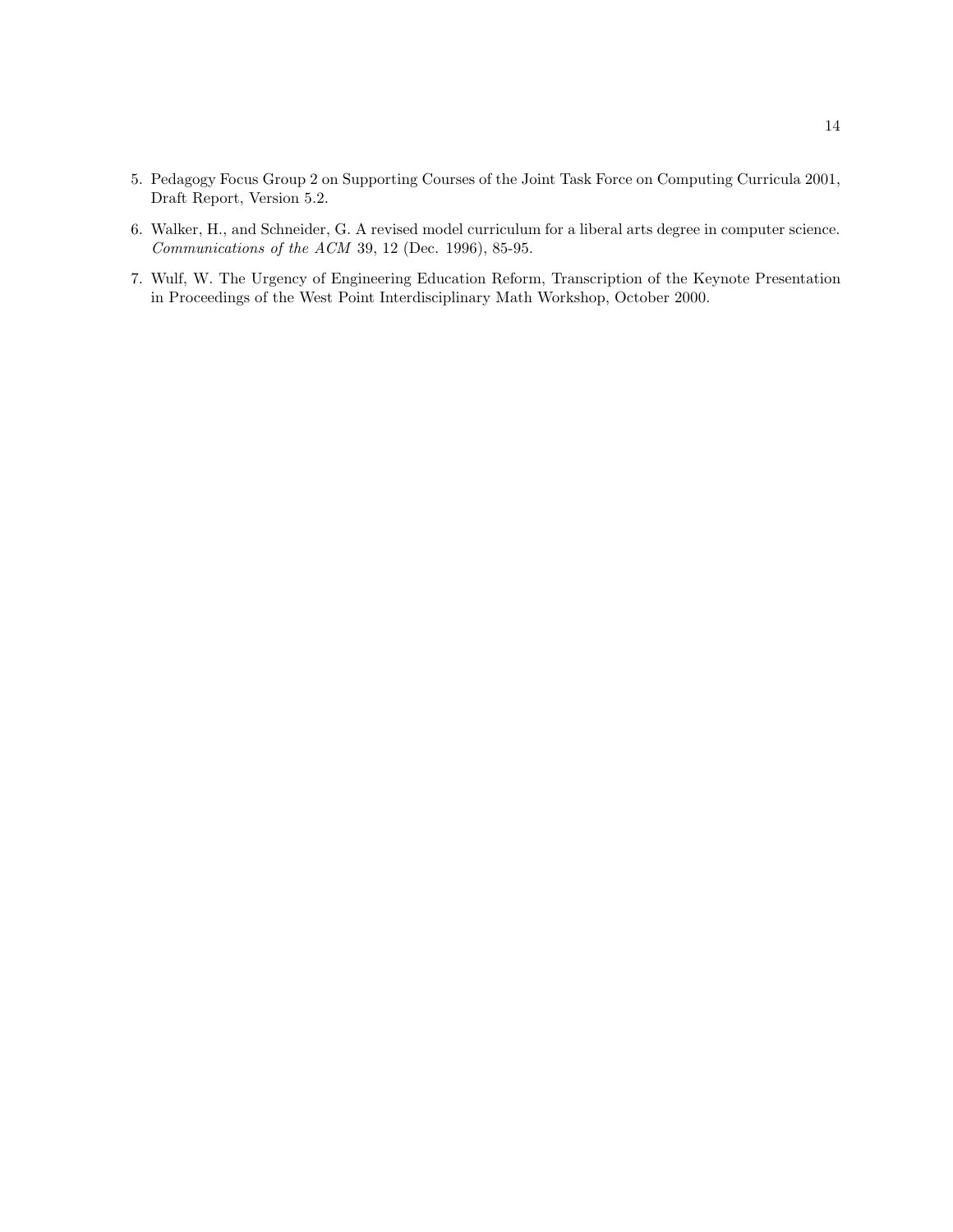### Sidebar: Process and Participants

This model curriculum reflects the ongoing discussions of the Liberal Arts Computer Science Consortium (LACS). Initially funded by a grant from the Sloan Foundation, the group produced a model curriculum in 1986 [4] and a revised model curriculum in 1996 [6]. Annual summer meetings have resulted in a range of papers and presentations covering such topics as service courses, formal laboratories, breadth-first experiments in the first two courses, and goals for the first two years of undergraduate computer science.

The following members of LACS have actively contributed to the 2007 Model Curriculum: Joel Adams, Calvin College; Doug Baldwin, State University of New York at Geneseo; Alyce Brady, Kalamazoo College; Amy Briggs, Middlebury College; Kim Bruce, Pomona College (formerly at Williams College); Robert Cupper, Allegheny College; Scot Drysdale, Dartmouth College; Max Hailperin, Gustavus Adolphus College; Michael Jipping, Hope College; Charles Kelemen, Swarthmore College; Andrea Lawrence, Spelman College; Takis Metaxas, Wellesley College; Robert Noonan, College of William and Mary; Rhys Price Jones, the George Washington University (formerly at Rochester Institute of Technology); David Reed, Creighton University; G. Michael Schneider, Macalaster College; Allen Tucker, Bowdoin College and Henry Walker, Grinnell College.

The Consortium met at Grinnell College in August 2002 for an intensive discussion that resulted in an initial version of this Model Curriculum. Another result of the meeting was the creation of small working groups that continued working on the draft curriculum during the 2002/03 academic year. The final outline of the Model Curriculum was developed at the meeting held at Calvin College in August 2003. An additional working group was created to write this document. Again, the groups continued their work during the 2003/04 academic year. Detailed wording was discussed at length during a meeting held at Wellesley College in August 2004, and groups continued the refinement of wording through the 2004/05 academic year. The group agreed on a completed, final document at its meeting at the Rochester Institute of Technology in August 2005. Editing refinements have occupied much of 2006.

The final document also benefited from the presentation of the Model Curriculum at several meetings. We want to thank all those who contributed.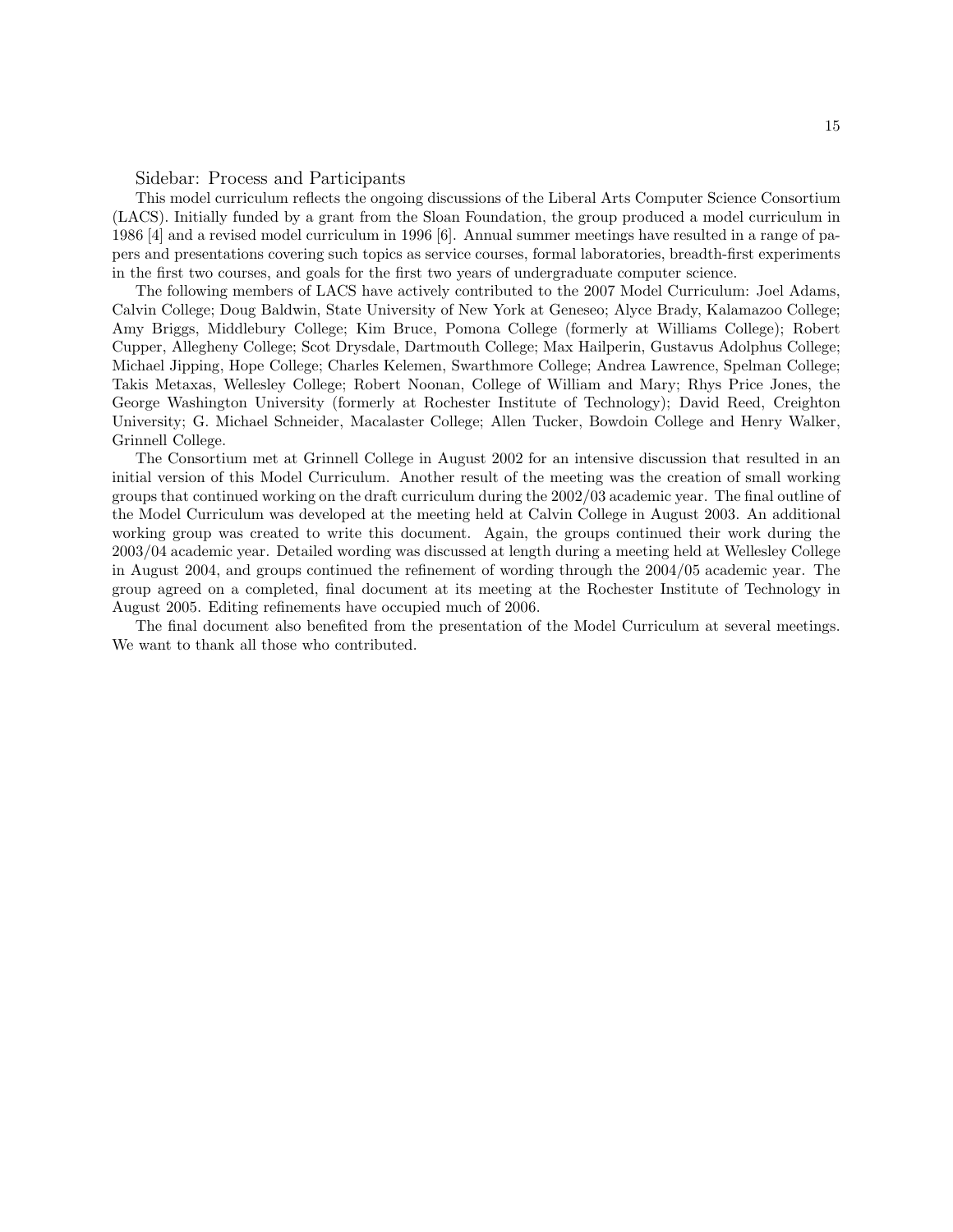# A Objects-First Introduction to Computer Science

In this appendix the ordering of topics within each course provides one reasonable ordering for that course, but there certainly are other pedagogically sound ways to organize the course.

# A.1 CS 1A: Introduction to Algorithmic Problem Solving Using an Object-Oriented Language

This is the relatively traditional introduction to programming. We do believe, however, that since the integration of data and operations on data is central to the object-oriented approach, objects should be introduced early in the course. Furthermore, if the language of instruction is Java, then the use of interfaces as pure types is another key concept that should not be too long delayed.

### A.1.1 Course Outline

- History, ethical and social context of computing (5 hours)
- How programs execute (1 hour)
	- Basic von Neumann architecture
	- Instructions
	- Fetch-decode-execute cycle
	- Basics of compiling, loading, and running programs
- Basic programming constructs (8 hours)
	- Variables
	- Types and classes as sets of operations: basic operations on primitives, reading class documentation to discover the operations on classes, using classes from a library
	- Objects: constructing objects, methods as definitions of objects' behaviors, invoking methods, capturing return values in variables
	- Sequential control flow
	- Conditionals
	- Iteration
- Anatomy of a class (6 hours)
	- Formal and actual parameters
	- Data available to a method
	- Local variables, parameters, and instance variables
	- Return values; embedded method calls in complex expressions
	- Design and implementation of simple classes
- Interfaces as type abstractions (2 hours)
	- Using interfaces as types
	- Dynamic binding of messages to methods (i.e., of method calls to method implementations)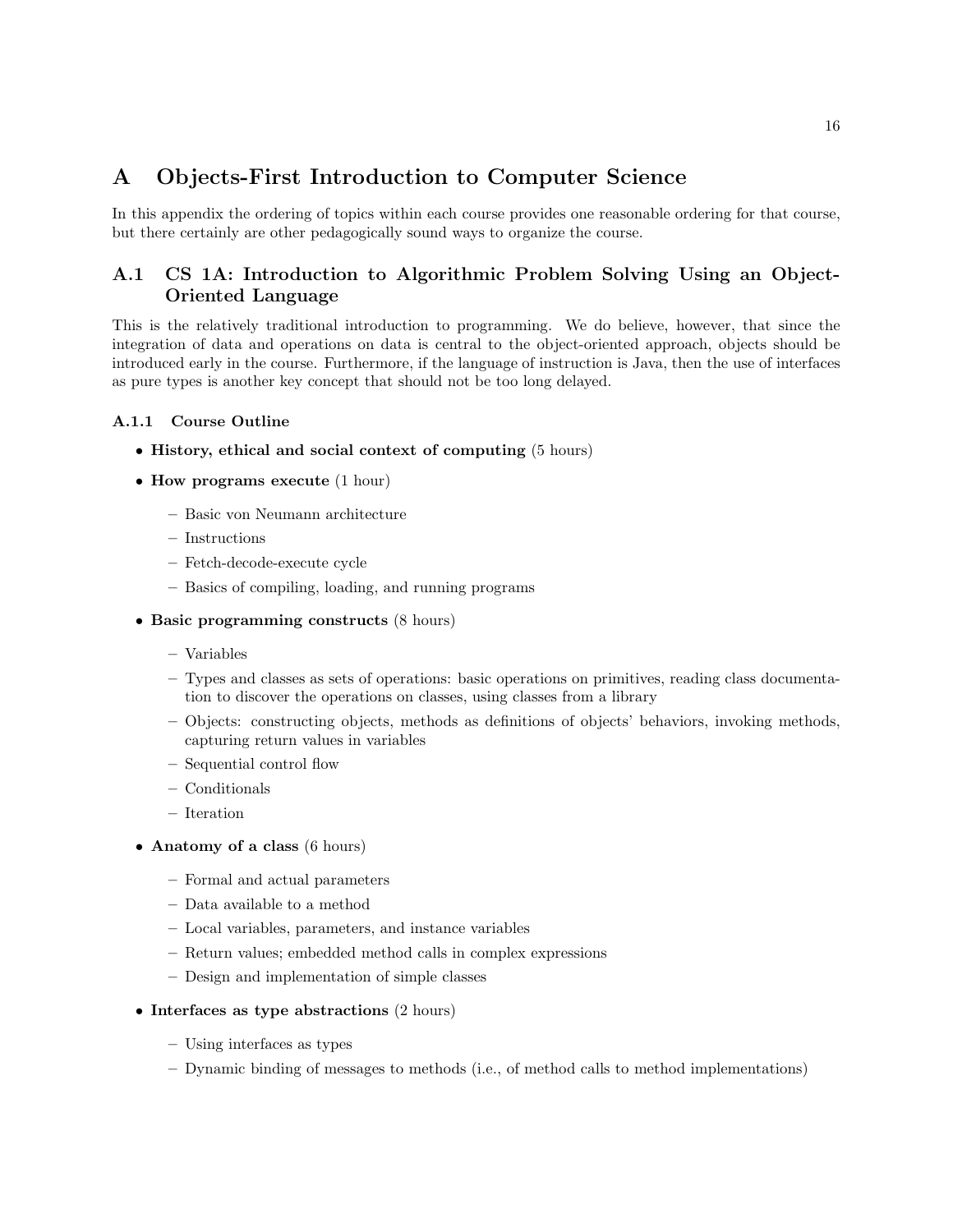- Creating interfaces and implementing classes
- Inheritance: extending classes to provide additional or modified behavior (3 hours)
- Software development (5 hours)
	- Analyzing problem statements, designing for users, software design, testing
	- Basic constructs revisited: a more detailed look at control structures, exceptions, and other constructs
	- Complex Boolean expressions and propositional logic
	- Expressions vs. statements; functions vs. procedures (or accessors vs. modifiers)
	- Variations on conditional and iterative constructs
	- Shared data: class variables
	- Scope
	- Concepts of procedural abstraction
	- Strings
- Recursion (2 hours) (alternatively, may be introduced with recursive data structures, either early in CS 1 or in CS 2)
- Linear and multi-dimensional indexed data structures (6 hours)
	- Constructing arrays, accessing elements
	- Variations on linear traversals (basic traversal, accumulating results, finding min/max values, linear search)
	- Alternatively, could focus on collections and iterators, or on recursive data structures such as linked lists as the first linear data structure.
- Informal Algorithm Analysis (1 hour)
	- Multiple algorithms to solve a problem (e.g., linear and binary search, sorting algorithms)
	- Comparison of appropriateness of algorithms based on
		- ∗ Performance
		- ∗ Constraints (e.g., binary search requires sorted data in a random-access data structure)
		- ∗ Readability and maintainability
- Total: 39 hours.

# A.2 CS 2A: Data Structures

Programming at the level of CS 1A is a prerequisite for this course.

This course focuses on classic data structures from several perspectives, including implementing basic data structures, utilizing standard library classes as building blocks, and analyzing the appropriateness and performance of various data structures in different contexts. The ordering of topics in the table below assumes that students have been introduced to arrays or vectors before linked lists, and to iteration before recursion, but, the sequence and timing of various topics will vary with the instructor. For example, it is quite possible to cover sets, maps, and hash tables immediately after covering or reviewing linear indexed data structures.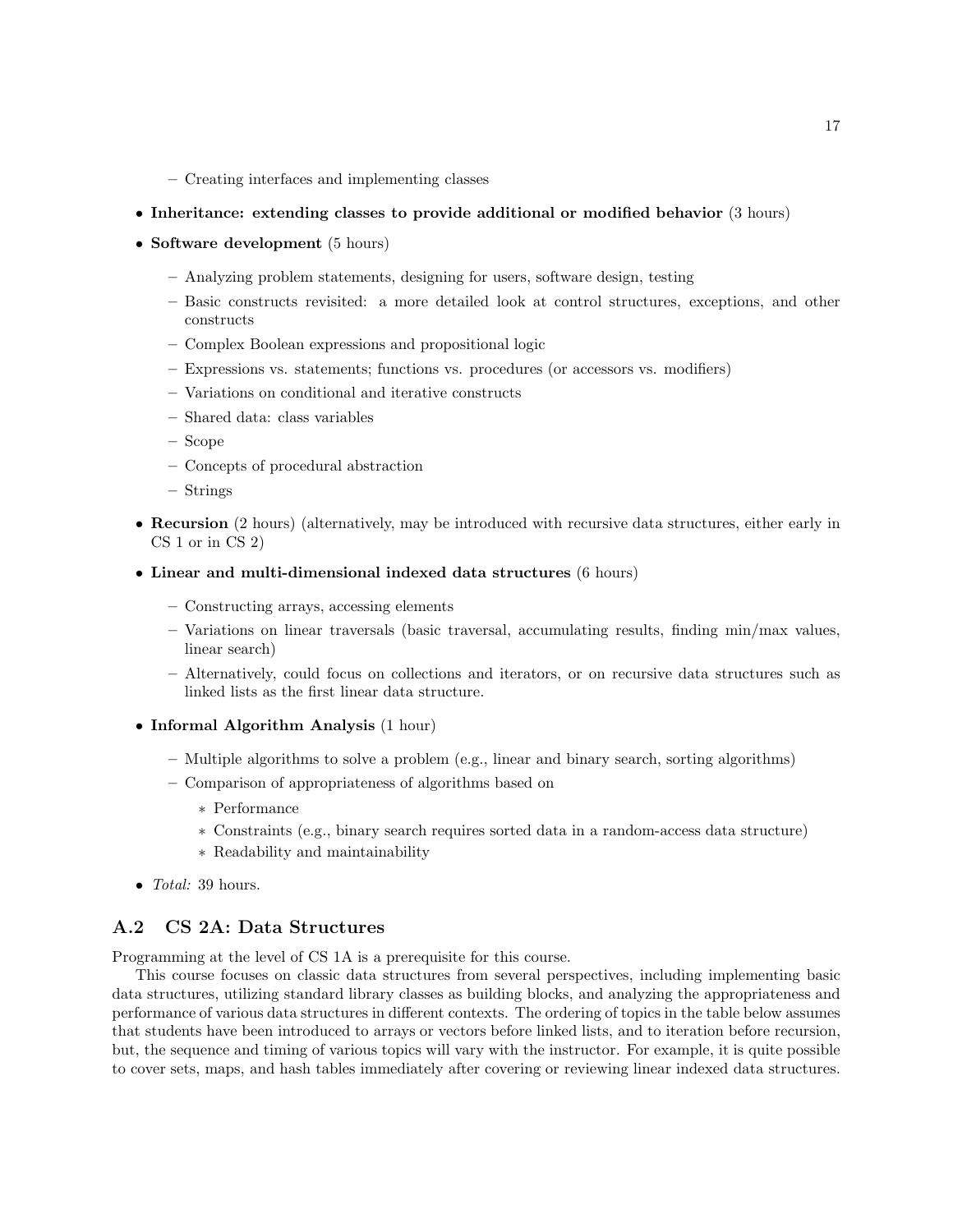Other topics, such as data structures and algorithm analysis and common sorting and searching algorithms, may be spread out over the course of a semester.

A number of other topics, such as design patterns, graphical user interface development, and such, may appear in a CS 2 course. They are not listed here because the specific set of topics instructors choose to cover will depend on the strengths and interests of the faculty, their choice of motivating examples, and the kinds of projects they wish to assign. Students should, however, have ample opportunity to continue to expand their software development skills in CS 2.

#### A.2.1 Course Outline

- Abstraction, e.g., Java interfaces, collection classes, and iterators (3 hours)
- Data structures and algorithm analysis (2 hours)
	- Formal and informal time and space analysis
	- Big-Oh notation
	- Choosing the appropriate data structure or algorithm for a given context
- Linear and 2-Dimensional Data Structures (much of this may be review, depending on what is covered in CS 1 (6 hours)
	- Linear indexed data structures (arrays, standard library/API classes), variations on linear traversals
	- Linked lists: implementing a linked list and using standard library/API classes
	- Multi-dimensional arrays
	- Insertion, deletion, and traversal on indexed and linked linear data structures
	- Iterator and Visitor design patterns
- Queues and Stacks (3 hours)
	- Using queues and stacks appropriately in algorithms.
	- Implementing queues and stacks; the issues behind linked and non-linked implementations.
- Recursion (3 hours)
	- Recursive algorithms.
	- Introduction to, or review of, recursive data structures.
- Trees  $(6 \text{ hours})$ 
	- Terminology and algorithms, such as traversals and counting the number of nodes or leaves.
	- Binary search trees
	- Other tree-related data structures, such as heaps and priority queues.
- More advanced linear structures (6 hours)
	- Dictionaries, Maps
	- Sets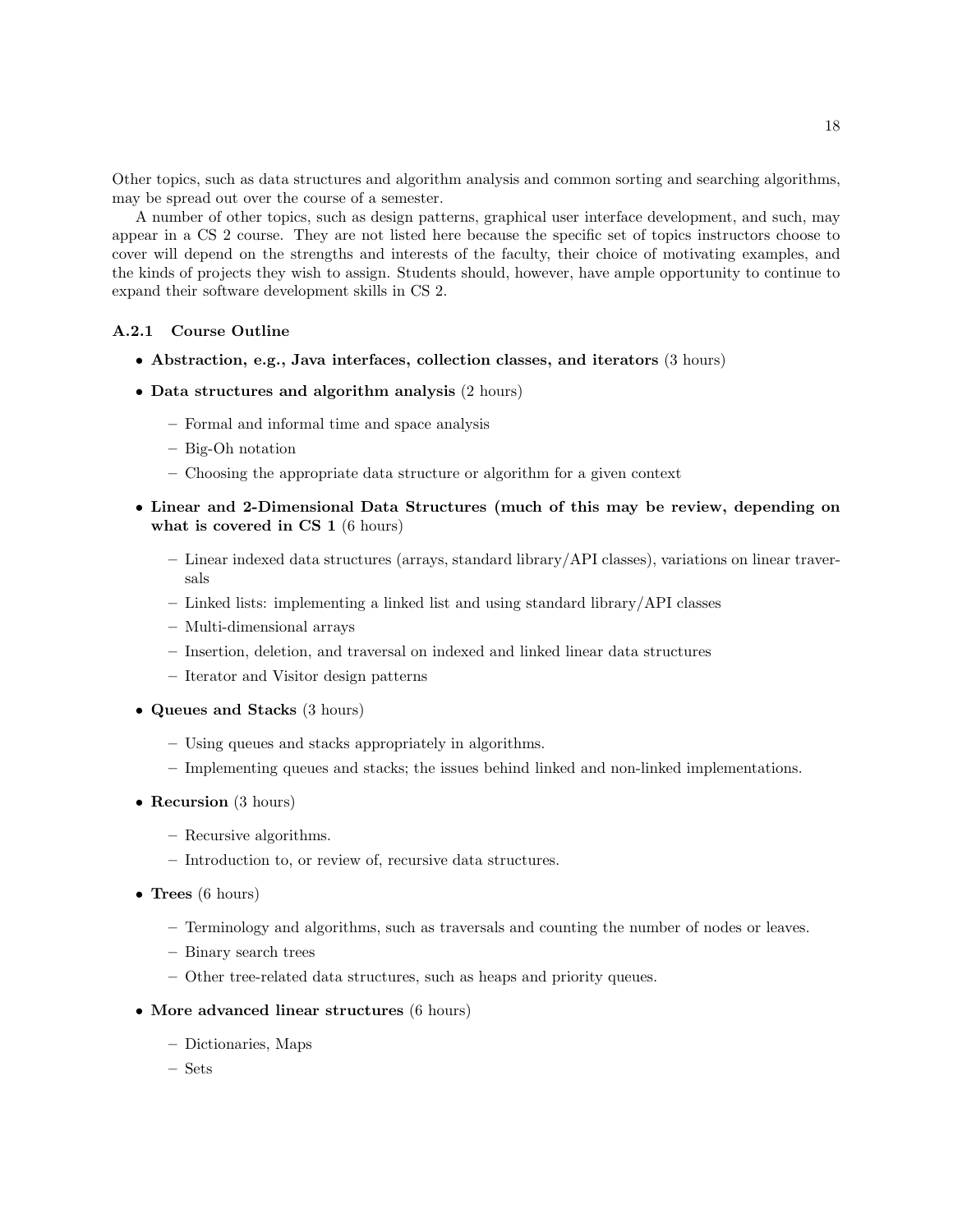- Hash Tables
- Graphs (5 hours)
- Common algorithms (3 hours)
	- Sequential and binary search
	- Sorting algorithms, including n\*log (n) and nˆ2 algorithms
- Unit Testing (1 hour)
- Total: 38 hours.

### A.3 FC 1A: Discrete Structures and Functional Programming

Programming (CS 1A or other experience) is a co-requisite for this course. While there are advantages to teaching a functional language to students who are not already thinking imperatively, there may be disadvantages to teaching a functional language to a group of students with disparate backgrounds, some of whom are already comfortable with programming, while others are not.

### A.3.1 Themes

- Functional programming
- Functions and their properties
- Proof techniques and their applications
- Counting techniques and finite probability
- Introduction to graphs
- Matrices

### A.3.2 Applications

- Tree properties
- Resource allocation graphs and deadlock detection
- Traveling Salesperson Problem
- Properties of powers of adjacency matrices

### A.3.3 Course Outline

- Functional programming (7 hours)
	- Functional paradigm
	- Higher-order functions
	- Inductively defined data structures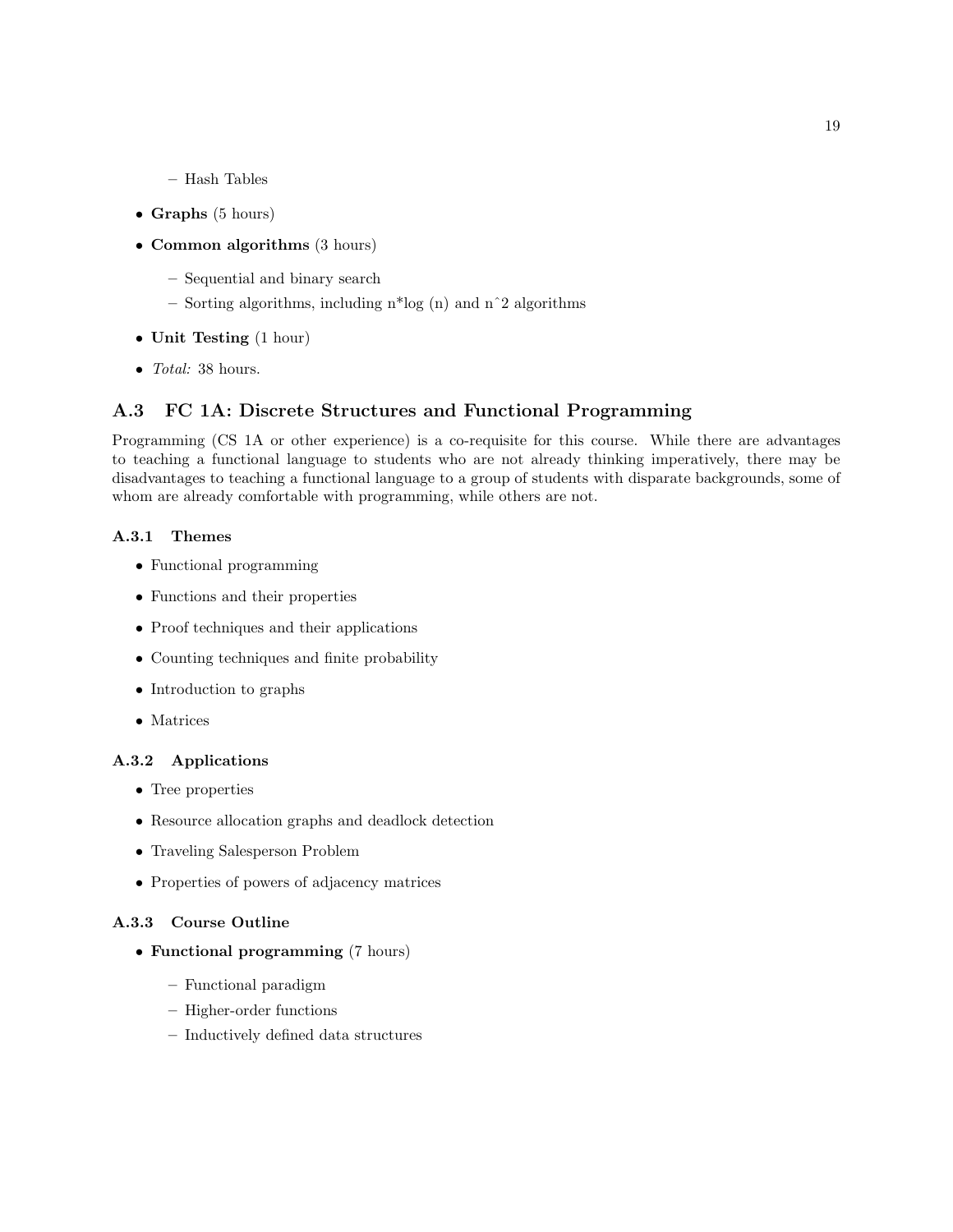- Introduction to Logic and Proofs (these techniques should be used regularly in what follows) (4 hours)
	- Direct proofs
	- Proof by contradiction
	- Mathematical induction, with explicit coverage of structural induction (e.g., on trees and subtrees) for both recursive definitions and proofs
- Logical operations and DeMorgan's laws (2 hours)
	- Logical operations
	- DeMorgan's laws for the AND and OR connectives and for universal and existential quantifiers
	- Possible application:
		- ∗ Digital circuit design
- Functions (3 hours)
	- Properties, composition
	- Possible applications:
		- ∗ Symbolic manipulation in a symbolic algebra package
		- ∗ Reduction, associativity of composition
- Sets and Relations (4 hours)
	- Venn diagrams, complements, Cartesian products, power sets
	- Reflexivity, symmetry, transitivity, equivalence relations
	- Possible applications:
		- ∗ Connection with relational databases
		- ∗ Common operations (joins, selection)
		- ∗ Basics of types and type inference
- Cardinality, counting, and finite probability (7 hours)
	- Pigeonhole principle
	- Combinations and permutations
	- Finite probability
	- Expected value
	- Binomial coefficients
	- Possible applications often using induction proofs
		- ∗ Size of power sets
		- ∗ Calculating odds of getting certain card hands and of winning lotteries and dice games
- Recurrence relations (4 hours)
	- Big "O" notation and "Theta"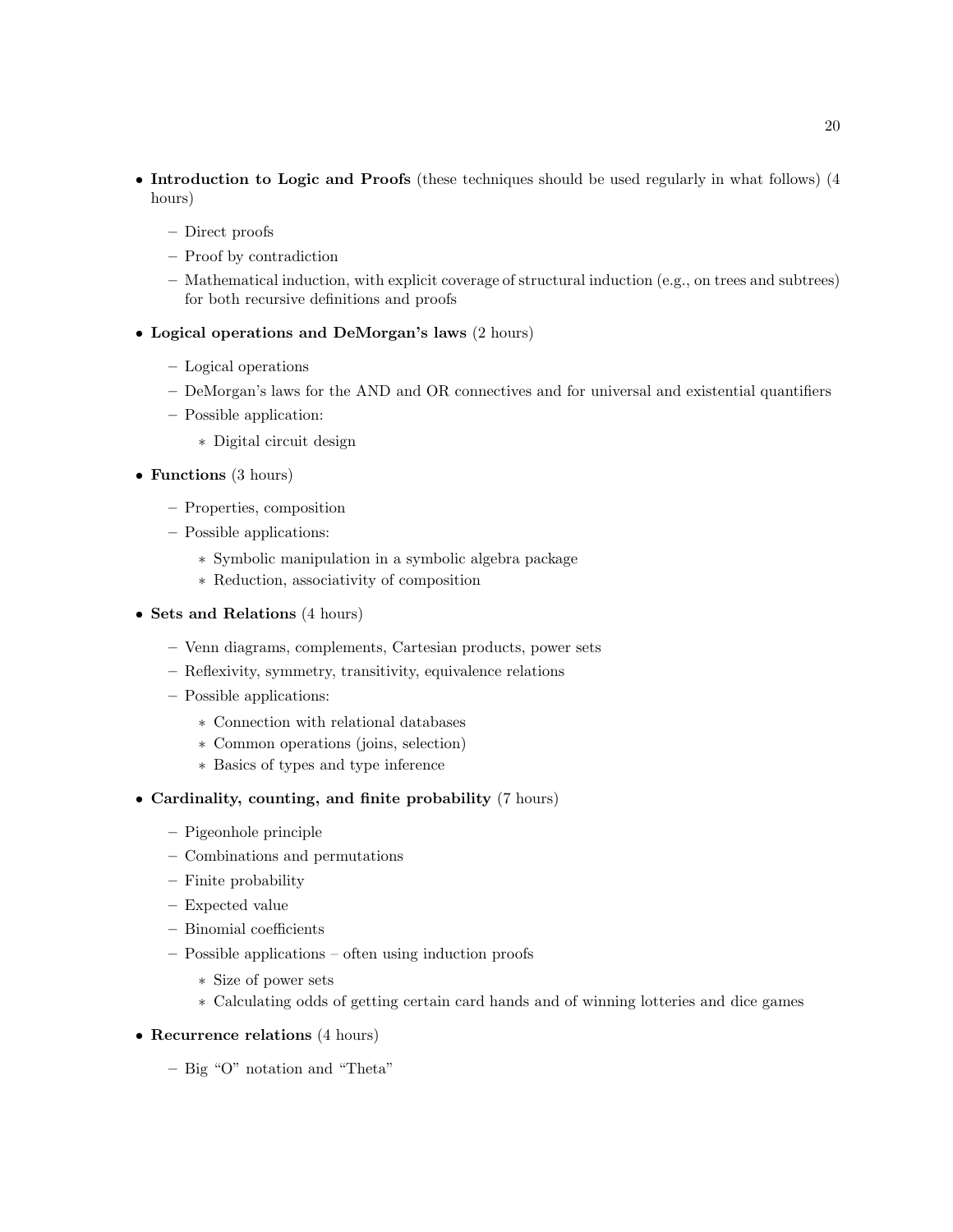- Basic formulas and solutions
- The Master Theorem for divide-and-conquer algorithms
- Possible applications
	- ∗ Tree properties (e.g., height, number of leaves)
	- ∗ Analysis of divide-and-conquer algorithms
- Graphs (4 hours)
	- Directed and undirected, weighted and unweighted
	- Cycles and connectivity, with algorithms to determine these properties
	- Basic algorithms and proof techniques
	- Traversals (depth-first and breadth-first)
	- Possible applications
		- ∗ Resource allocation graphs and deadlock detection
		- ∗ Internet routing
- Matrices (3 hours)
	- Basic properties
	- Possible applications
		- ∗ Adjacency matrices and their powers (include careful proofs)
- Total: 38 hours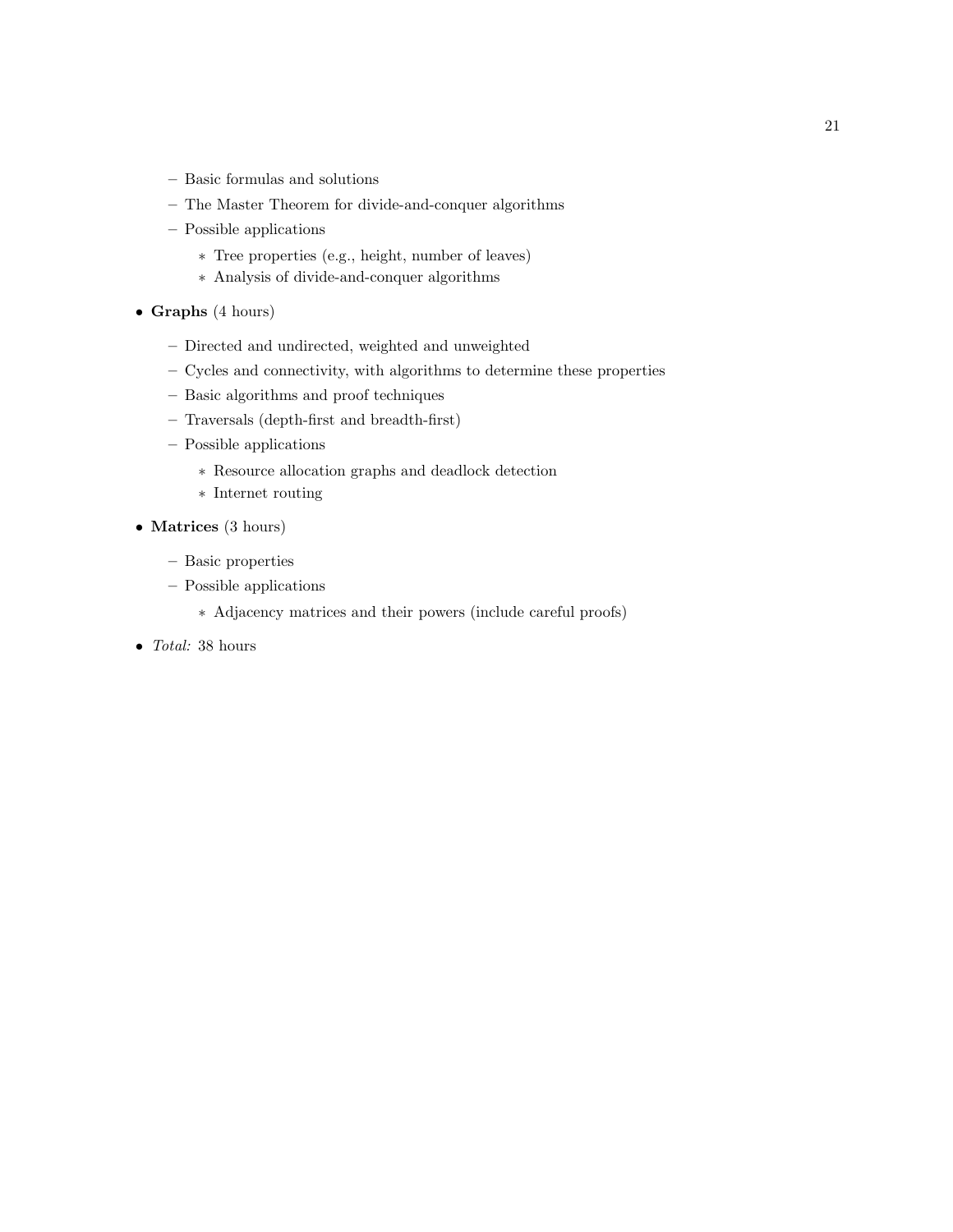# B Functional-First Introduction to Computer Science

In this appendix the ordering of topics within each course provides one reasonable ordering for that course, but there certainly are other pedagogically sound ways to organize the course.

# B.1 CS 1B: Introduction to Computing with a Functional Language

This course introduces functional problem solving together with some imperative problem solving. The course has at least four major goals:

- To provide a general introduction to the fundamental ideas of computer science: algorithms, data structures, and abstraction,
- To present problem-solving from a functional programming perspective,
- To introduce computer programming (algorithm design, documentation, coding, testing, and debugging) in a high-level [functional] programming language, and
- To illustrate important application areas of computing, such as computer simulation, structure of expert systems, and the use of the World Wide Web.

The last section of the course provides a transition to object-oriented problem solving and CS 2 by considering objects as higher-order functions.

While the material on sorting and streams could be omitted to give more time to other areas or to explore other topics, it is helpful to combine the earlier ideas somehow in an interesting application before going on. As a variation, the material in these sections can be done much earlier, with some of the Web applications being done as early as the second week. In this variant, applications related to the World Wide Web serve as a motivation and running example for much of what follows.

### B.1.1 Course Outline

- Getting started (3 hours)
	- Views of problem solving
	- History and social context of computing
	- Symbols, lists, functions, function definitions
	- Read-execute-print cycle
- Function composition and the basics of recursion (4 hours)
	- Conditional evaluation
	- Parameters
	- Recursion with lists
- Numbers and recursion with numbers (3 hours)
	- Recursive functions on and returning numbers
	- Reasoning about procedures with pre-conditions and post-conditions
- Data storage with lists (4 hours)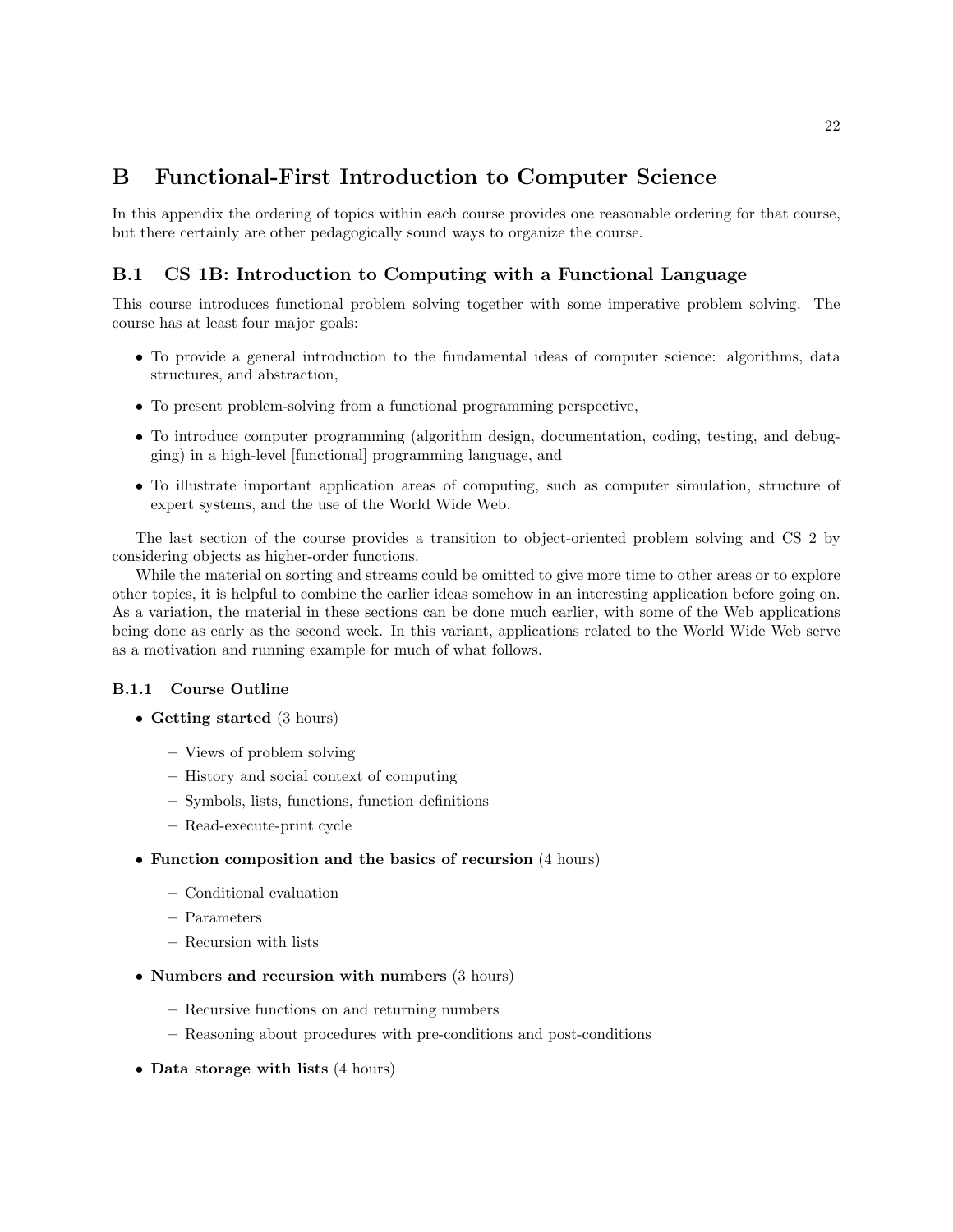- Lists of lists
- Pairs
- Association lists
- Deep recursion
- Procedures, evaluation efficiency, and encapsulation (3 hours)
	- Local binding
	- Tail recursion
	- Procedural abstraction
	- Tracing code
	- Testing
	- Debugging
- Additional data types and operations (3 hours)
	- Numbers
	- Characters
	- Strings
	- Functions related to the above
- Higher-order procedures (3 hours)
	- Procedures as values
	- Patterns involving procedures
- Data structures and side effects (3 hours)
	- Vectors (i.e., the idea of an aggregate data structure with O (1) access, basic accessor operations)
	- Iteration (i.e., the idea of repeating actions in this case, over a data structure)
	- Binary search (linear search is already familiar from the discussion of lists)
- Basic order analysis (3 hours)
	- Big-O notation
	- Standard complexity classes
	- Straightforward analysis of familiar algorithms (list algorithms, linear search, binary search)
- Sorting and algorithmic analysis (3 hours)
	- At least one quadratic-time sort (e.g., insertion sort) and one n log n sort (e.g., merge sort)
	- Asymptotic analysis of upper and average complexity bounds
	- Empirical measurements of performance
- Streams (3 hours)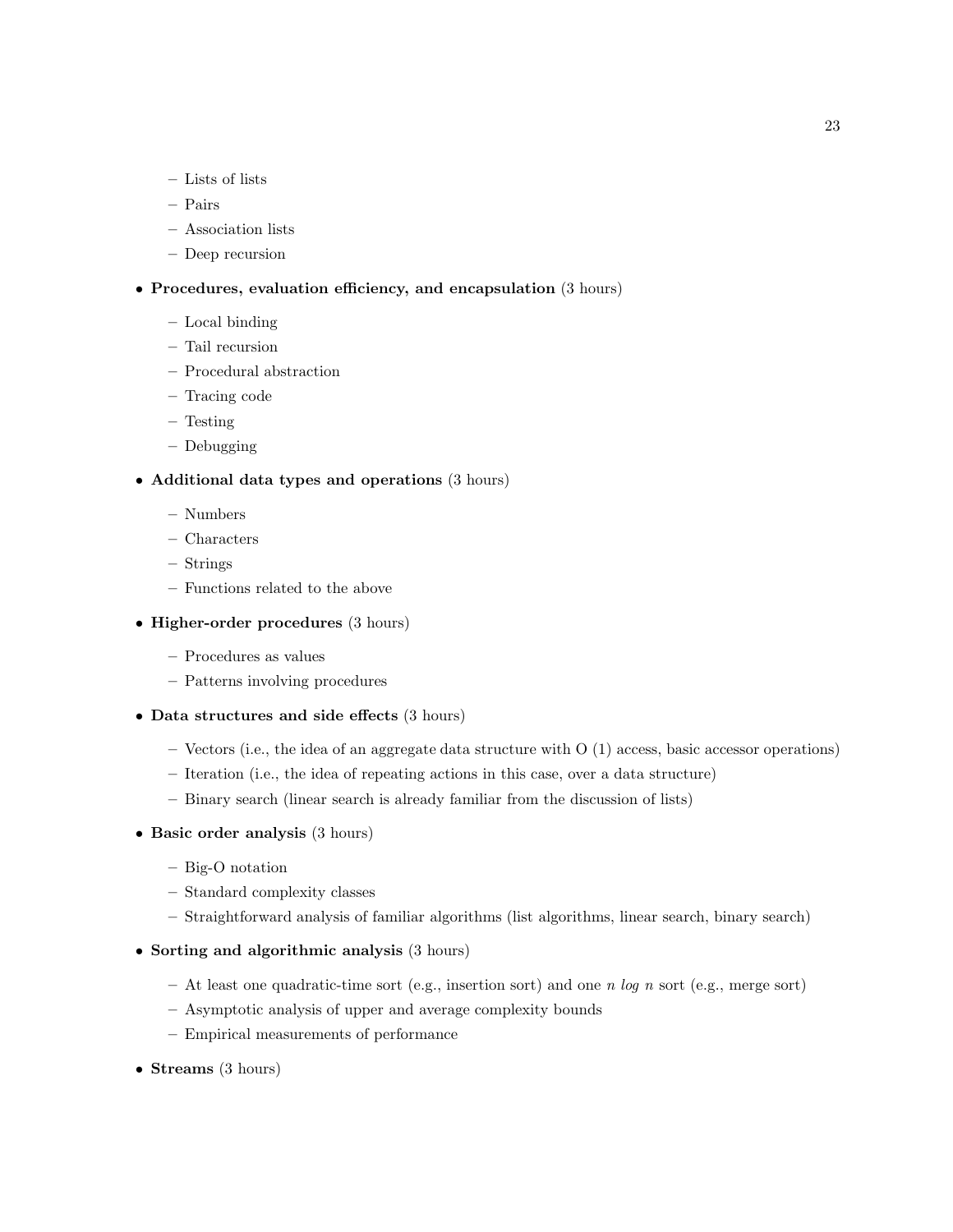- Input, output, files: interfaces among user-based data, long-term storage, and programs. Application: Web pages, and CGI scripts
- Objects as higher-order functions (4 hours)
	- Assignment
	- Encapsulation
	- Method naming
	- Stacks
	- Queues
	- Standard stack/queue operations
- $Total: 39 hours.$

### B.2 CS 2B: Object-Oriented Data Structures

Programming at the level of CS 1B is a prerequisite for this course.

This second course in the introductory sequence has four goals:

- To build on previous knowledge to study the design, analysis, and verification of algorithms
- To present problem-solving from an object-oriented programming perspective
- To study standard abstract data types (ADTs), such as stacks, queues, lists, trees, priority queues, heaps, and hash tables, and
- To apply object-oriented principles to solve some interesting application.

In the functional-first/multi-language model, the first part of CS 2B marks a significant transition in ways of approaching problem solving. While students typically find this transition takes effort, the longterm effect is to expand their perspectives. Time introducing a second language here in CS 2B is balanced by the ability to move more quickly later (e.g., in a programming languages course if that would otherwise be where students encounter their second language).

Perspectives and approaches regarding object-oriented design form a unifying theme throughout much of the course.

The ADTs in the latter part of this course should be treated as opportunities to apply and practice the elements of object-oriented programming and algorithm analysis presented in the first part. This will unify the material, add coherence, and reinforce the fundamental concepts of design and analysis.

Variations of this course could highlight such areas as Web-based applications, GUIs, threads, sockets, or file handling.

#### B.2.1 Course Outline

- Transition of languages and syntax. Change of perspective from classes and objects as higher-level procedures to classes and objects in a standard object-oriented language (6) hours)
	- Classes
	- Objects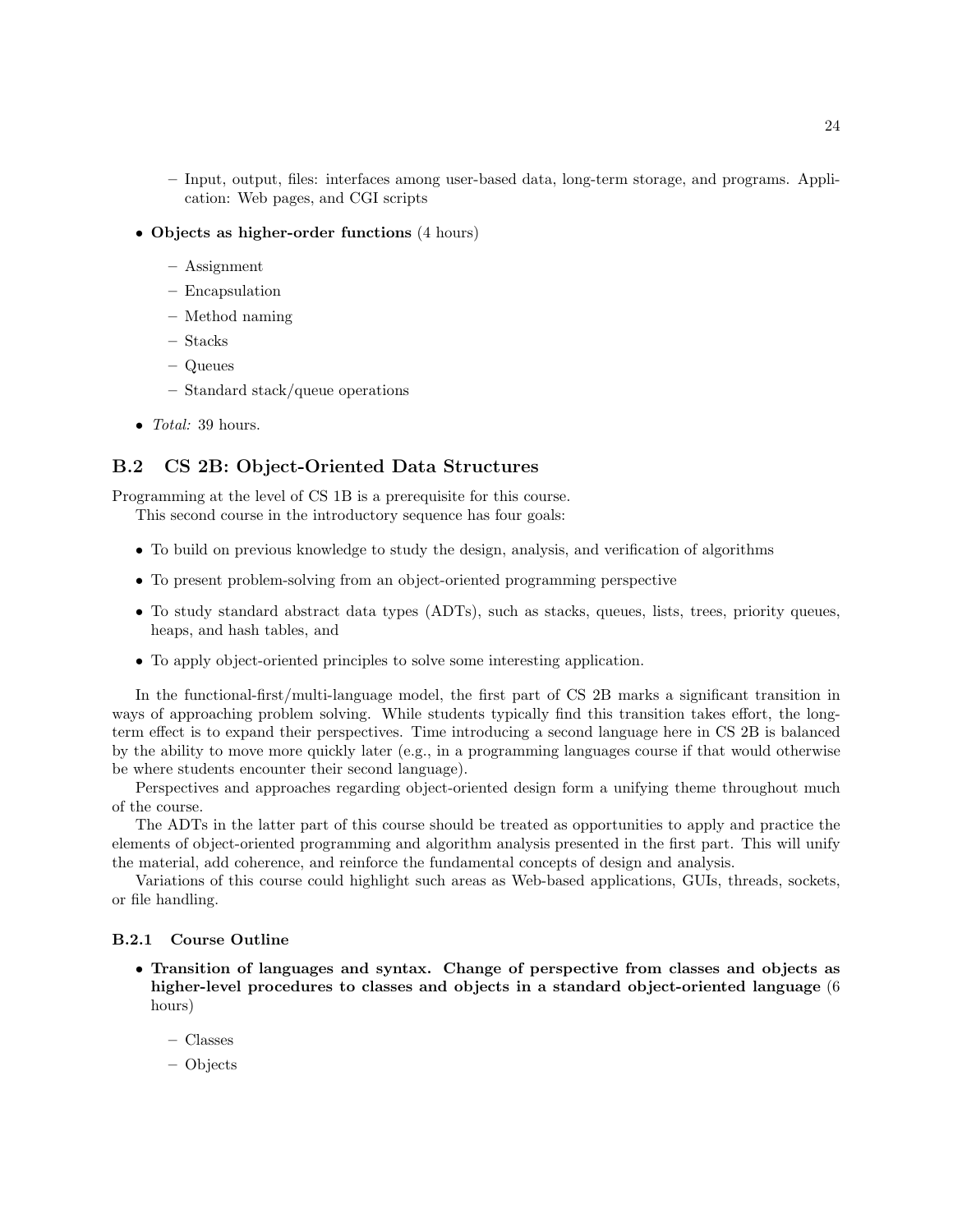- Methods
- Comparisons of identical programs in both functional and object-oriented languages.
- Language basics (3 hours)
	- Conditionals
	- Loops
	- Testing
	- Debugging
- Additional elements of programming in an object-oriented language (6 hours)
	- Object-oriented design
	- Libraries
	- Inheritance
	- Polymorphism
- Examples with arrays and more algorithms (3 hours)
	- Searching
	- Sorting
- Analysis of standard recursive algorithms (3 hours)
	- Recurrence relations (basic formulas and solutions)
	- The Master Theorem for divide-and-conquer algorithms
	- Analysis of divide and conquer algorithms (this analysis is to be used with the ADTs that follow)
- Exception Handling (3 hours)
	- Throwing exceptions
	- Catching exceptions
	- Implications for algorithmic development and efficiency
- Lists in an Object-Oriented Language (6 hours)
	- Unordered and ordered lists using array and pointer implementations
- Some Standard ADTs (6 hours)
	- Priority queues
	- Heaps (with heap sort as application)
	- Dictionaries
	- Hash tables
- Tree and Graph ADTs (3 hours)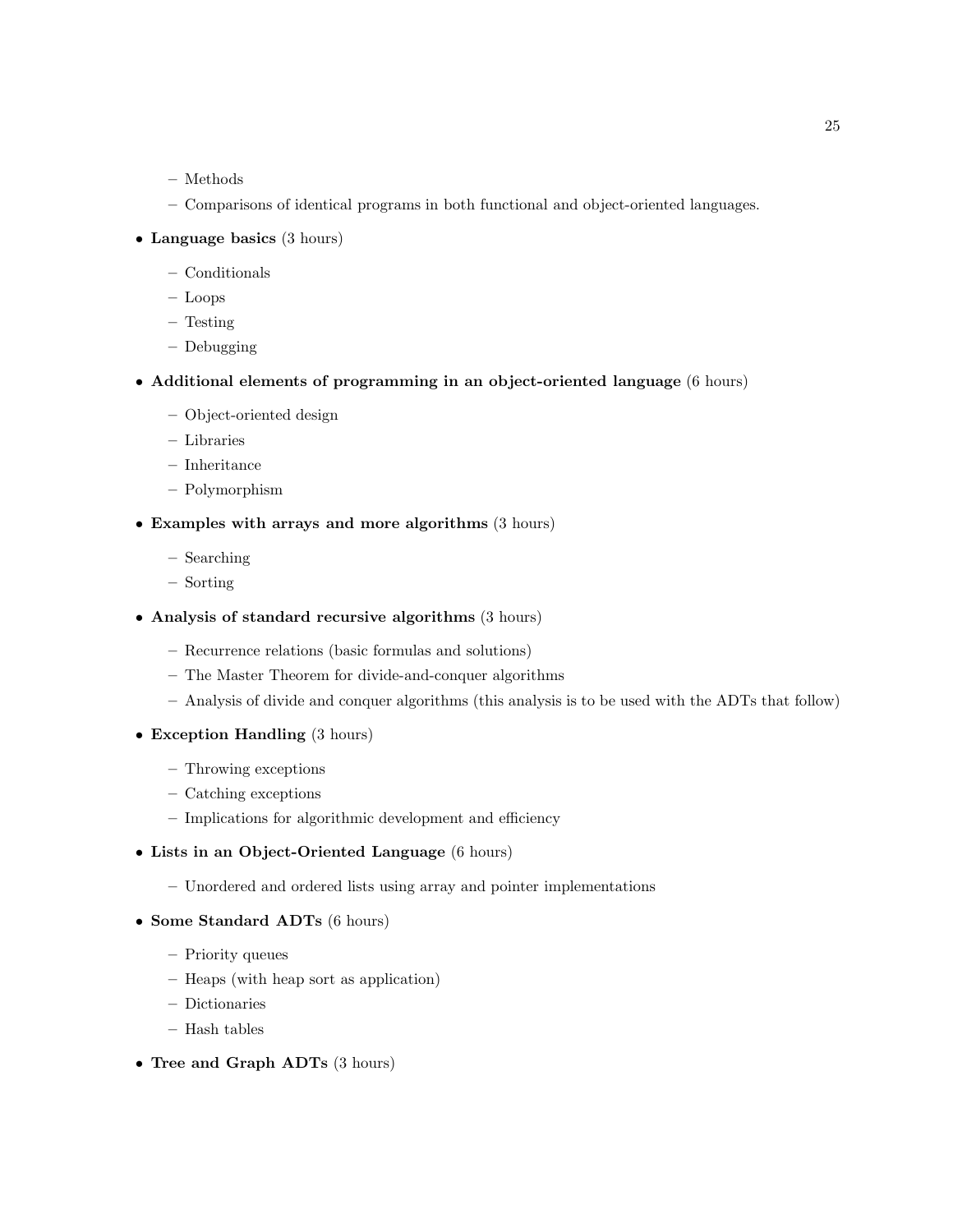- Recursive definition
- Insertion
- Deletion
- Search
- Traversal
- Efficiencies of the above algorithms
- Total: 39 hours.

## B.3 FC 1B: Discrete Structures for Computer Science

Programming at the level of CS 1B is a co-requisite for this course.

With several topics from the function-based FC 1A now covered in CS 1B and 2B, FC 1B can focus on mathematical reasoning, objects, counting, probability, and statistics. While this course has been informed by Draft 5.2 of the CC2001 Pedagogy Focus Group 2 on Supporting Courses [5], the resulting course is significantly different.

#### B.3.1 Themes

- Proof techniques and their applications
- Counting techniques
- Introduction to graphs
- Probability and statistics

### B.3.2 Applications

- RSA encryption
- Combinations and permutations
- Elementary probability
- Tree properties
- Resource allocation graphs and deadlock detection

### B.3.3 Course outline

- Introduction to logic and proofs (these techniques should be used regularly in what follows) (4 hours)
	- Direct proofs
	- Proof by contradiction
	- Mathematical induction, with explicit coverage of structural induction (e.g., on trees and subtrees) for both recursive definitions and proofs
- Boolean Algebra (2 hours)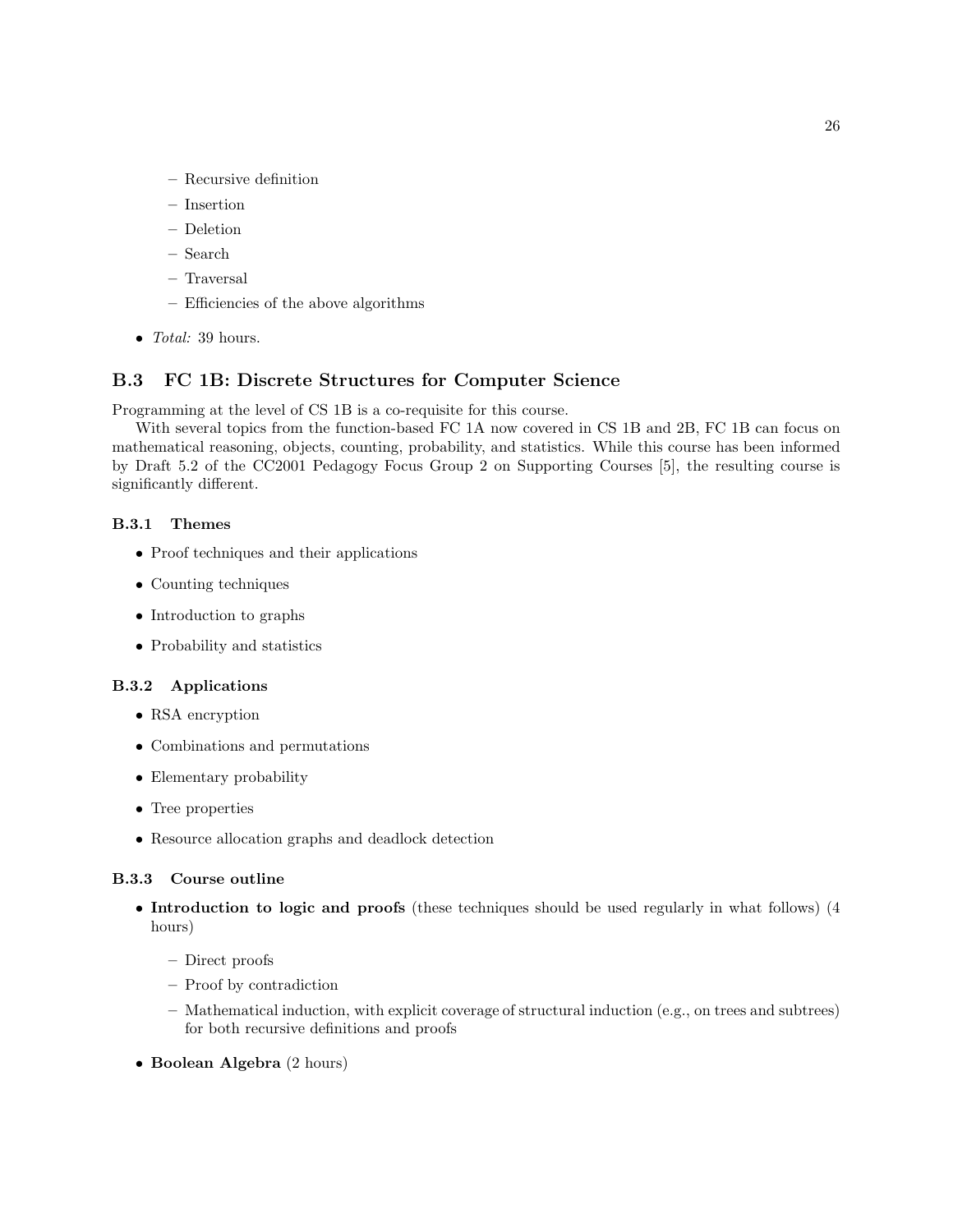- The algebra of Boolean values and operations
- Possible application:
	- ∗ Digital circuit design
- Relations (2 hours)
	- Reflexivity
	- Symmetry
	- Transitivity
	- Equivalence relations
	- Possible applications:
		- ∗ Connection with relational databases
		- ∗ Common operations (joins, selection)
- Sets (3 hours)
	- Venn diagrams
	- Complements
	- Cartesian products
	- Power sets
	- Possible application:
		- ∗ Basics of types and type inference
- Number theory (6 hours)
	- Factorability
	- Properties of primes, including Fermat's Little Theorem
	- Modular arithmetic and different bases
	- Possible applications:
		- ∗ RSA encryption
		- ∗ Hash functions
		- ∗ Algorithms for arithmetic operations within a computer (e.g., multiplication)
- Cardinality and counting (5 hours)
	- Pigeonhole principle
	- Binomial coefficients
	- Possible applications often using induction proofs:
		- ∗ Size of power sets
		- ∗ Combinations
		- ∗ Permutations
- Elementary probability and statistics (8 hours)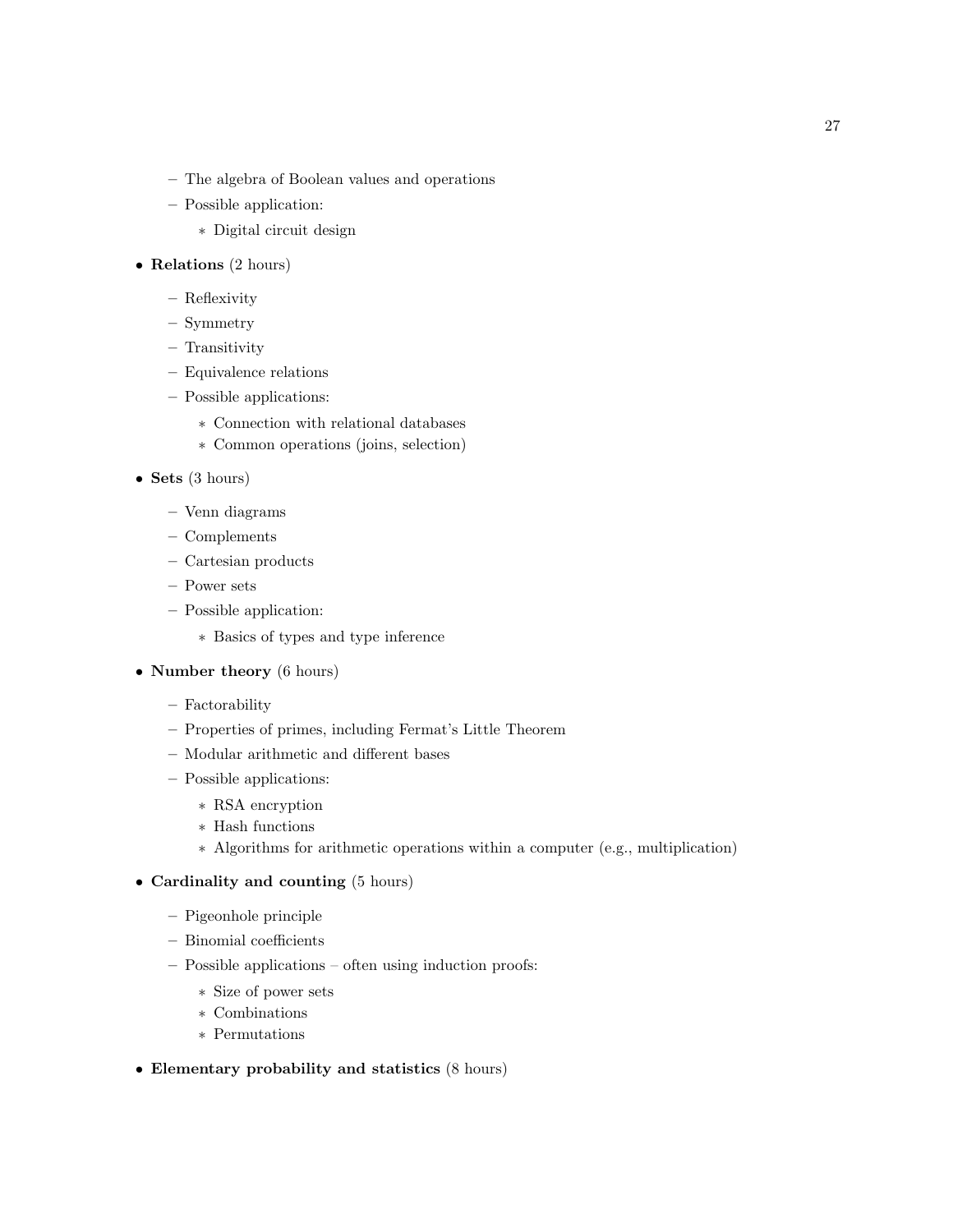- Basic finite probability
- Independence
- Conditional probability
- Expectation
- Descriptive statistics
- Possible applications:
	- ∗ Average and worst case analysis
	- ∗ Calculating odds of getting certain card hands, of winning lotteries, of rolling dice
	- ∗ Shape of search trees (without explicit balancing)
	- ∗ Analysis of hashing algorithms
- Introduction to graphs (7 hours)
	- Graph definitions
	- Directed and undirected, weighted and unweighted
	- Basic algorithms and proof techniques
	- Searching, traversals (depth-first and breadth-first)
	- Possible application:
		- ∗ Resource allocation graphs and deadlock detection
- Total: 37 hours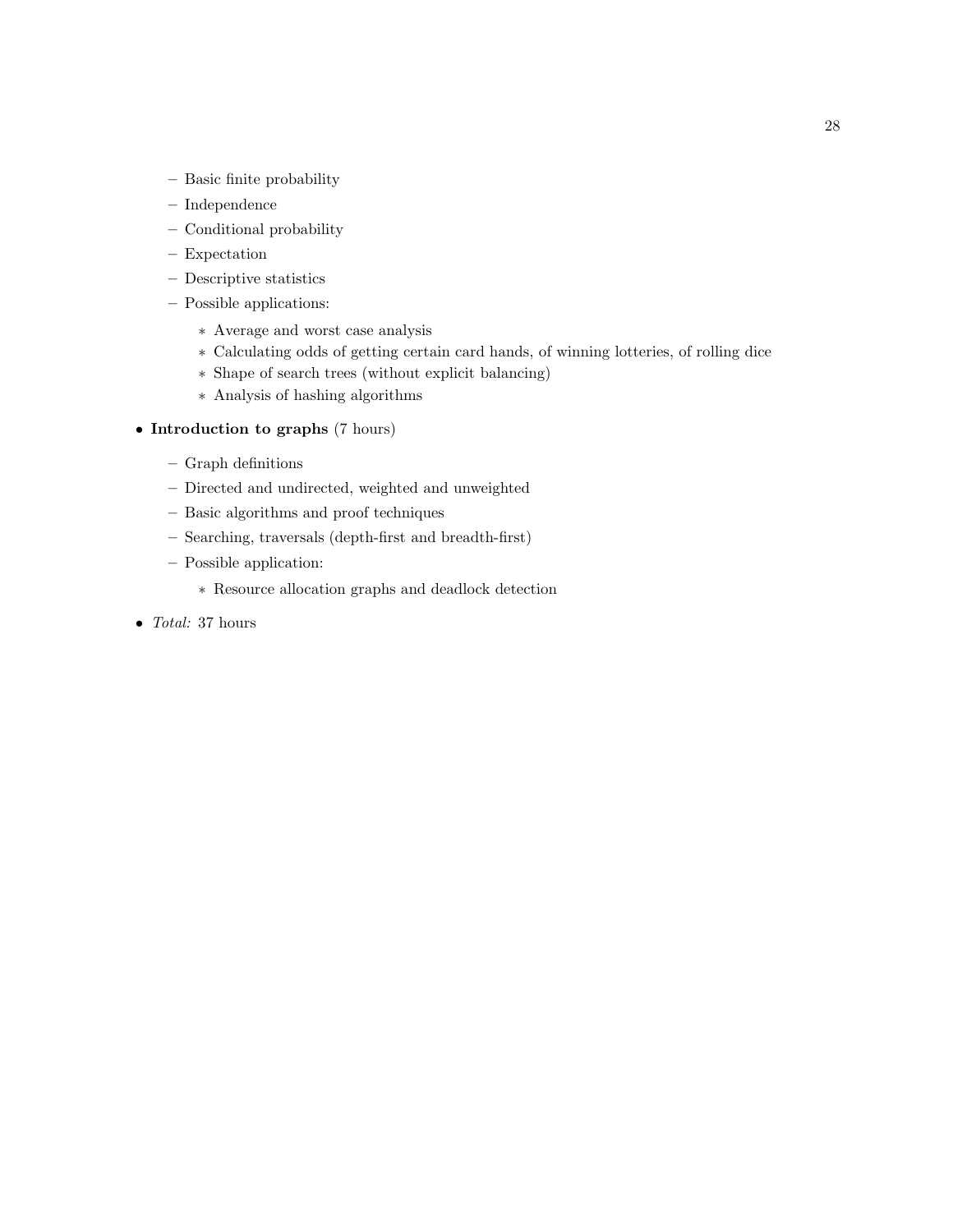# C Core Course Descriptions

In this appendix the ordering of topics within each course provides one reasonable ordering for that course, but there certainly are other pedagogically sound ways to organize the course.

### C.1 Principles of Algorithm Analysis

The prerequisites for this course are CS 2 and FC 1.

The course on algorithms is a continuation of the study (begun in CS1 and CS2) of the basic data structures and algorithms. The approach here is more formal, both with respect to correctness and with respect to the time and space resources required for various algorithms and their associated data structures. The main thrust of the course is algorithm design techniques and the interplay between design, analysis, data representation, correctness, and empirical analysis.

The first part of the course outline includes topics all courses should cover. This is followed by a selection of topics that could be used to round out a coherent and interesting course. More topics are listed than can be used in a one semester undergraduate course.

### C.1.1 Course outline:

- Algorithm design techniques (8 hours)
	- divide and conquer
	- greedy
	- dynamic programming
	- time/space tradeoffs
	- sample algorithms using above techniques: e.g., graph algorithms, pattern matching, and string/text algorithms
- Proofs of algorithm correctness (6 hours)
- Algorithmic analysis (6 hours)
	- Basic ideas: clear problem statements and recursive algorithms mean inductive proofs of correctness
	- Review big-Oh, big-Theta, introduce big-Omega, little-oh
	- Introduce concepts of worst case, expected case, the relationships of recursive algorithms to recurrence relation to relation solutions, amortized analysis, empirical methods of analysis
- Algorithmic complexity (6 hours)
	- P
	- NP
	- NP-complete
	- NP-hard
- Simple lower bounds (2 hours)
- Reduction proofs (3 hours)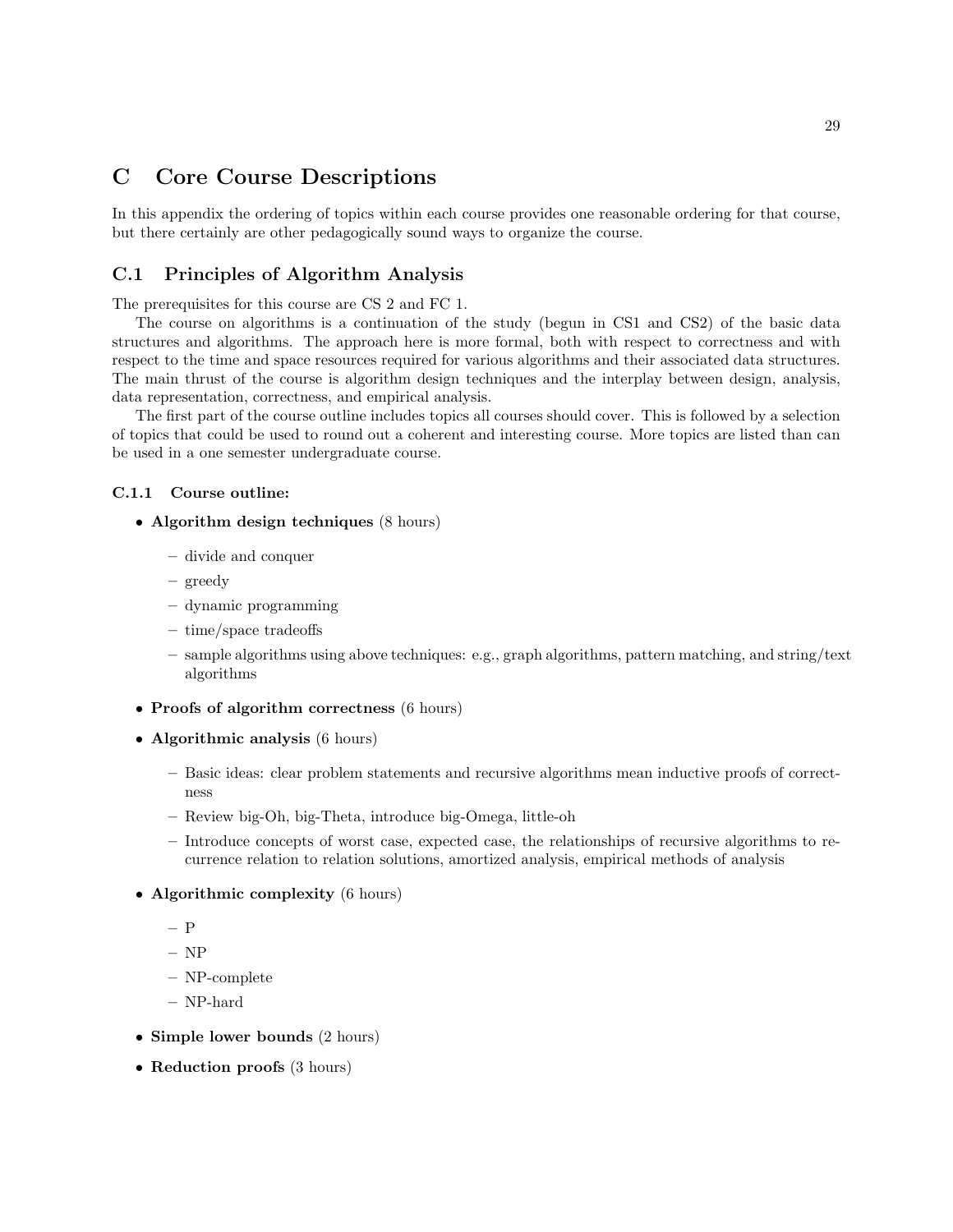- lower bound
- NP-completeness
- Additional Topics that may be covered could include some subset of the following: (8 hours)
	- Graph Algorithms
	- Network Flow and Matching
	- Matrix Operations-Sequential and Parallel
	- Linear Programming
	- Number Theory and Cryptography
	- Data Compression
	- Probabilistic Algorithms
	- Advanced Techniques for String Matching
	- Fast Fourier Transform
	- Geometric Algorithms
	- Algorithms in Computational Biology
	- Indexing and Search Engines
	- More on Parallel Architecture and Algorithms
	- Branch and Bound Algorithms
	- Genetic algorithms
	- Network Learning Algorithms
- Total: 39 hours.

There are a number of ways a syllabus for Algorithms could be organized. A bottom-up organization might have students discovering and learning algorithms for various applications and then abstracting from these algorithms to important algorithm design and analysis techniques. A top-down approach might present the design techniques first and then illustrate them with applications to various problems.

### C.2 Principles of Computer Organization

The prerequisite for this course is CS 2.

Computer organization presents an overview of computer architecture components and how those components work together. It provides the student with exposure to lower level abstractions such as digital logic, machine language, computer architecture, and data representation. This course focuses the higher level concepts taught in CS1 and FC 1 on a lower level example of computer hardware.

A list of topics is provided below. Based on the length of the semester and the desire to include other topics, these numbers may be modified accordingly.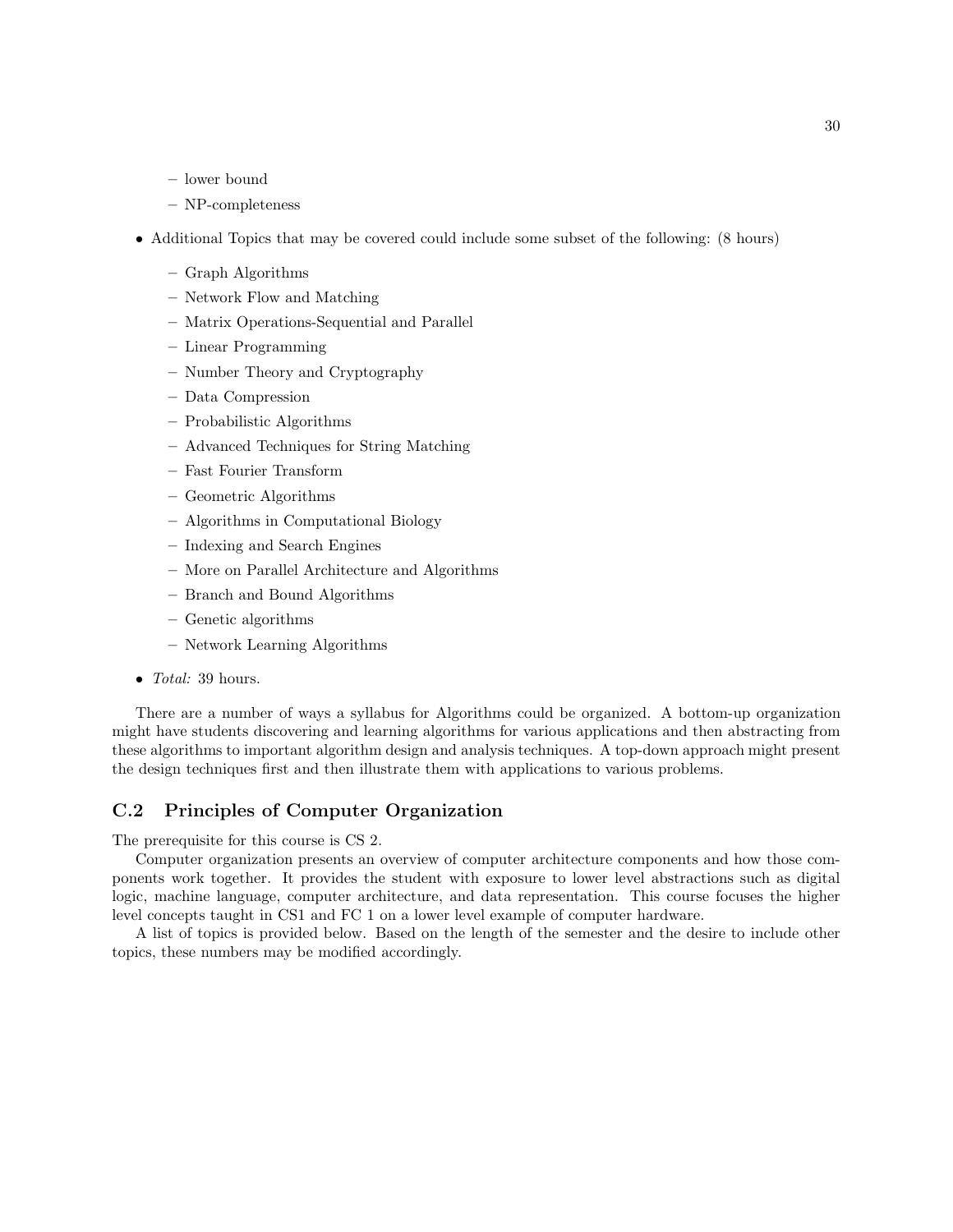#### C.2.1 Course outline:

- Introductory Material (7 hours)
	- Overview of the von Neumann architecture: arithmetic-logic unit, control unit, memory, buses, and I/O
	- The internal representation of information: signed and unsigned integers, floating point, and non-numeric data
	- Performance analysis: throughput vs. response time, performance factors (clock rate, instructions per cycle, and instruction count), and benchmarking
- The Instruction Set Architecture (6 hours)
	- Instruction set architectures: fetch/decode/execute model of computation, instruction formats and addressing techniques, instruction sets, machine and assembly language
	- Simple assembly language programming or review of compiled high level language code
- Digital Logic and Microarchitecture Design (13 hours)
	- Introduction to digital logic: combinatorial and sequential building blocks
	- A simple, non-pipelined processor organization
	- Pipelining and instruction-level parallelism
- Memory Hierarchies (5 hours)
	- Caching, virtual memory, and paging
- Input/Output (3 hours)
	- I/O architectures: interrupts, DMA, bus architectures, secondary storage
- Multiprocessors, networking, and clusters (5 hours)
	- Interconnection technologies, cache coherence, and protocols
- Total: 39 hours

### C.3 Principles of Programming Languages

The prerequisites for this course are CS 2 and FC 1.

The programming languages course has evolved greatly in the last several years. Begun in the 1970s as a survey of different languages, this course now emphasizes principles of language design, programming paradigms, and their underlying theories. It aims to provide students with the tools to understand not only how today's languages are designed, implemented, and used, but also how tomorrow's languages might be designed to meet the new challenges of emerging computer architectures and application domains. The integration of mathematical principles and ideas throughout this course is important for its effective implementation.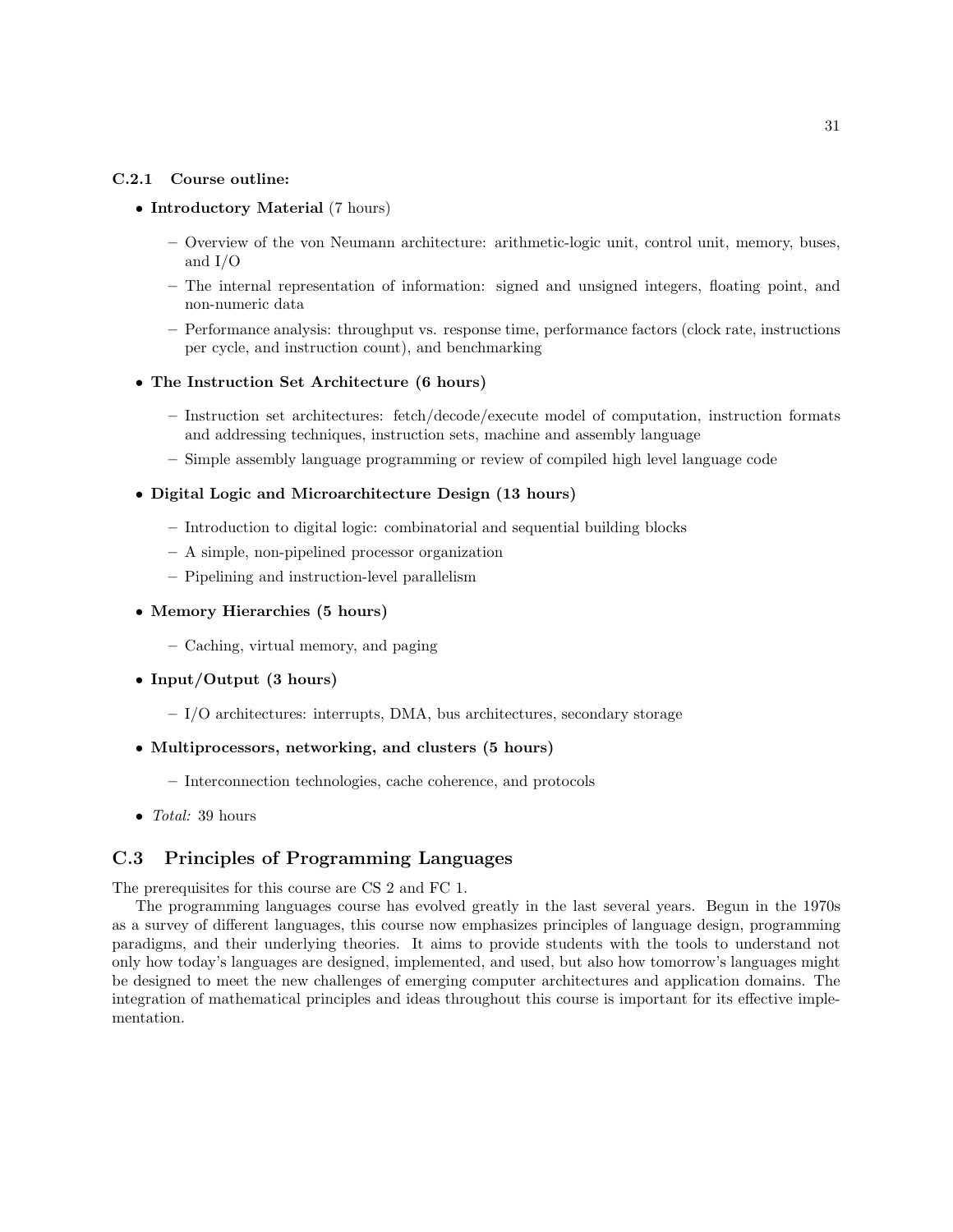### C.3.1 Course Outline

- Overview (3 hours)
	- language families
	- paradigms
	- virtual machines
	- design principles

### • Formal grammars and language analysis (6 hours)

- regular expressions and context free grammars
- recursive descent parsing
- table-driven parsing
- Types (4 hours)
	- simple and compound types
	- static and dynamic types
	- type safety
	- inheritance
	- subtypes
	- polymorphism
- Semantics(2 hours)
	- formal semantics (operational or denotational)
	- relationship with language design and implementation on abstract machines
- Language translation (3 hours)
	- simple interpreter of a parse tree
	- structure of a compiler and its relation to language design
- Control of execution (3 hours)
	- control structures (including iterators)
	- functions, exception handling, recursion
	- binding and binding time, scope, lifetime
- Declarations and modules (3 hours)
	- language support for modularity, information hiding and encapsulation
	- static overloading versus overriding
	- parameter passing
- Object-oriented languages (3 hours)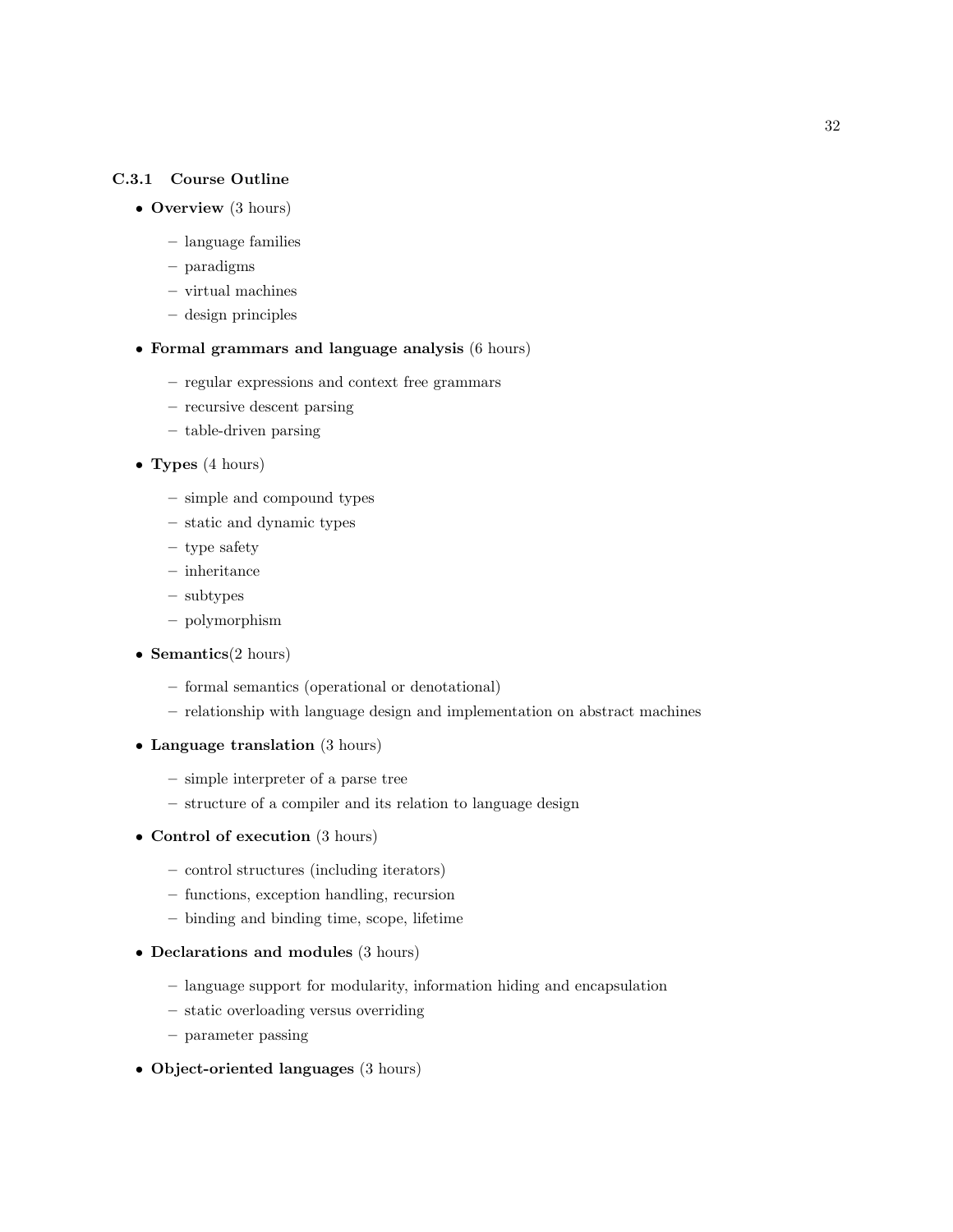- classes and methods
- inheritance
- design and implementation issues

#### • Run-time storage management (3 hours)

- memory management
- garbage collection
- stack
- heap

#### • Declarative programming paradigms (3 hours)

- the functional and/or logic programming paradigms
- applications in program specification, theorem proving, and other areas of artificial intelligence programming.

### • Distributed and parallel programming paradigms (6 hours)

- Threads
- Remote procedure calls
- Monitors
- Locks
- Uses in client-server applications and other key domains
- Total: 39 hours

# C.4 Principles of Software Development

The prerequisite for this course is CS 2.

Regardless of which curriculum model is used in CS  $1/CS$  2 – objects-first or functional-first – there is often too much material to complete in the allotted time frame. The Principles of Software Development course builds on the introductory sequence, providing additional time to cover programming topics that should be introduced as early as possible in the computer science curriculum. Without this course, these concepts may be delayed until junior/senior electives or omitted entirely.

While the exact list of topics depends on the topics covered in CS1/CS2, the course could be used to address the following important issues:

#### C.4.1 Course Outline

- Advanced concepts in software design and development (14 hours)
	- object-oriented design issues–e.g., determining classes, state, and behaviors and models of inheritance
	- design patterns
	- design languages, such as UML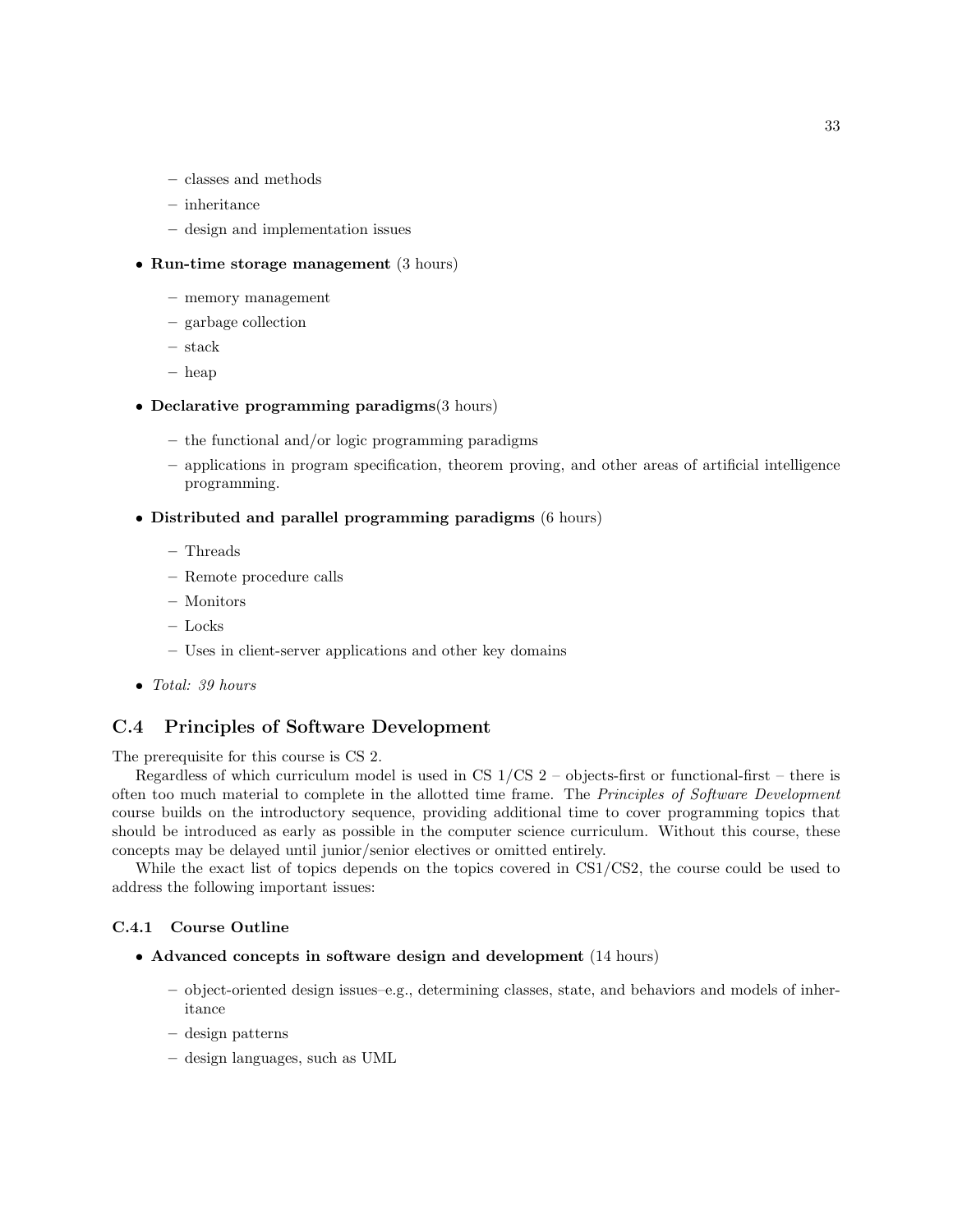- using APIs
- Verification (8 hours)
	- unit testing, systems test
	- test coverage
	- white-box vs. black-box testing
	- design by contract
- Modern software development techniques (17 hours)
	- GUIs, event-driven programming, and human-computer interactions (HCI)
	- Threading and multi-threaded code (at the level of an API such as Java threads)
	- The client-server model of networking (at the level of an API such as java.net)
	- Exception handling and fault tolerant computing
	- Streams and stream programming
	- Elementary concepts in security, authentication, and encryption
- *Total:* 39 hours.

Many other topics could be included, depending on the interests of the instructor and the characteristics of the computer science program. These additional topics might include material on recursion, graphics, professional and ethical issues, and an introduction to elementary topics in relational databases.

This course should not be viewed as software engineering, usually offered as an advanced elective at the junior/senior level. Principles of Software Development is a required core sophomore/junior level course that treats fundamental concepts in modern software development. Software engineering builds on these concepts to present more advanced material and work on significantly larger problems. A software engineering elective might include such topics as: formal requirements and specifications, rapid prototyping, design methodologies, risk and liability issues, validation and testing strategies, software planning and estimation, project management including budgeting and staffing, software evolution, source code control, and professional practices.

Not only does Principles of Software Development lay the groundwork for a future course in software engineering, it also contains material that prepares students for other electives, for example in operating systems, networking, and cryptography.

### C.5 FC 2: Theoretical Foundations of Computer Science:

The course FC 1 is a prerequisite for this course.

This course focuses on finite state machines and computability, and covers a modest amount of number theory and probability and statistics. There is room to add more material from number theory, finite state machines, statistics, or computability.

#### C.5.1 Themes

- Finite state machines
- Use of careful proof techniques in applications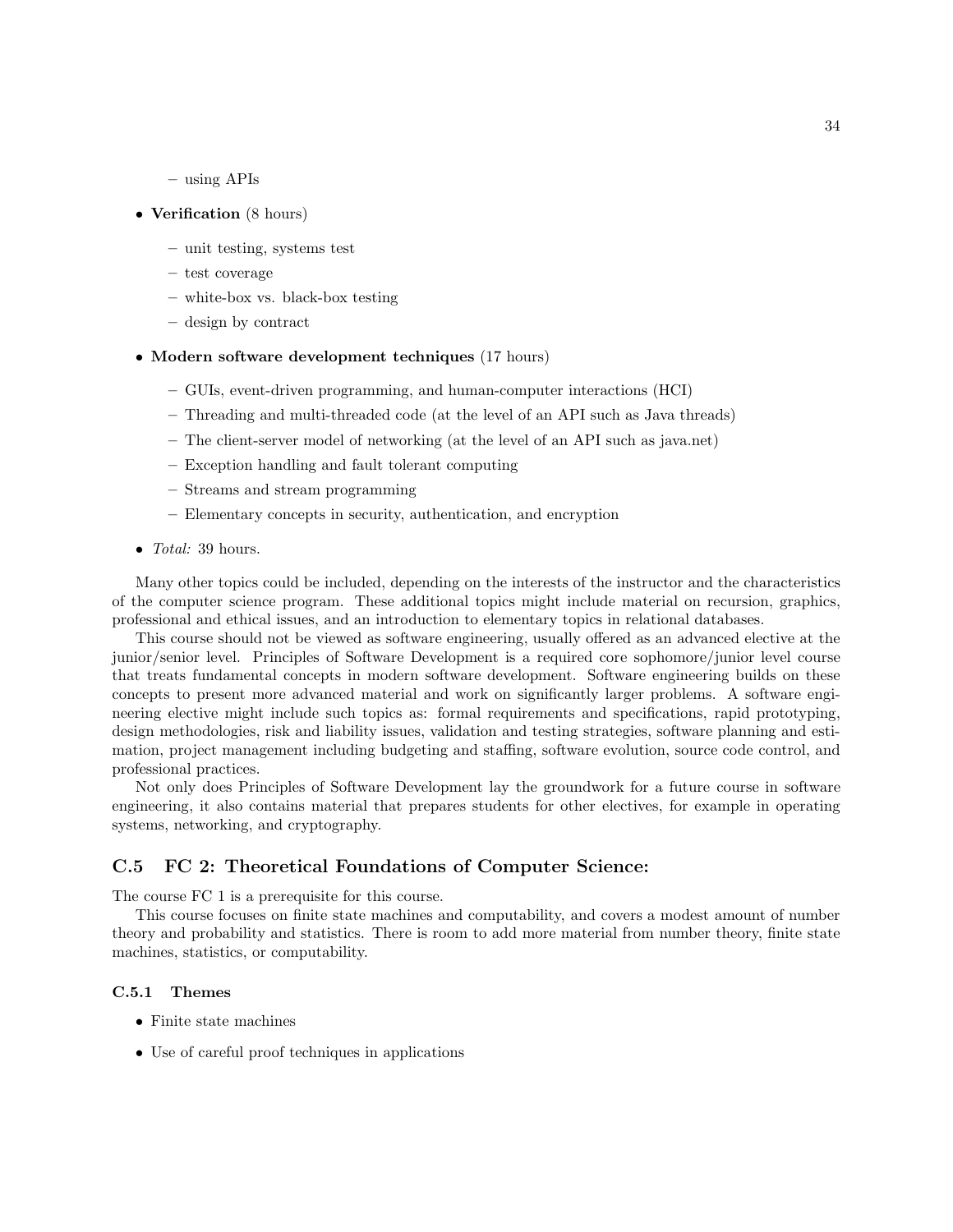- Computability
- Basic probability & statistics
- Number theory

### C.5.2 Application

- RSA encryption
- Algorithmic efficiency
- Limits of computing Halting Problem, universal computer/language

The detailed course outline for FC 2 depends, of course, upon specifics from FC 1. The following outline fits directly with the objects-first approach of Appendix A. If the functional track of Appendix B is followed, then overlapping topics in number theory would be replaced by other topics.

### C.5.3 Course Outline

- Number Theory (4 hours)
	- Factorability
	- Properties of primes, including Fermat's Little Theorem
	- Modular arithmetic
	- Possible applications:
		- ∗ RSA encryption
		- ∗ Hash functions
- Finite state machines (6 hours)
	- Regular languages
	- DFA
	- DFA and NDFA to accept regular expressions
- Computability (14 hours)
	- Introduction of one computing model (e.g., a WHILE or functional language, RAM model, or Turing machines)
	- Introduction of a universal machine/model/interpreter
	- Countable and uncountable sets
	- Diagonalization and proof by contradiction (e.g., uncountability of reals)
	- Undecidability
	- Church's Thesis and other computational models (e.g., from those listed above)
	- Decidable and semi-decidable sets
	- Possible applications:
		- ∗ # functions on integers is uncountable, # programs is countable